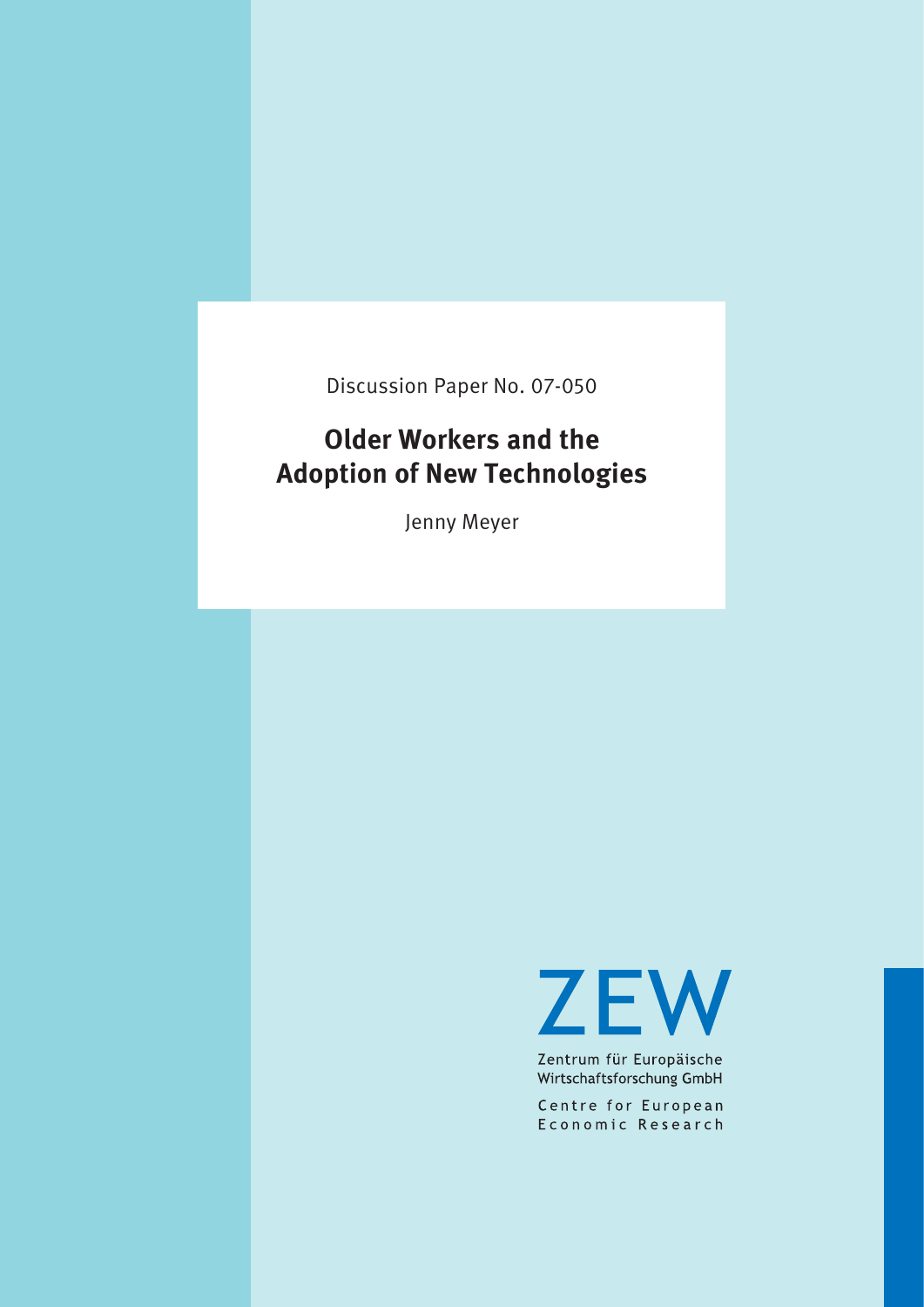Discussion Paper No. 07-050

## **Older Workers and the Adoption of New Technologies**

Jenny Meyer

Download this ZEW Discussion Paper from our ftp server: ftp://ftp.zew.de/pub/zew-docs/dp/dp07050.pdf

Die Discussion Papers dienen einer möglichst schnellen Verbreitung von neueren Forschungsarbeiten des ZEW. Die Beiträge liegen in alleiniger Verantwortung der Autoren und stellen nicht notwendigerweise die Meinung des ZEW dar.

Discussion Papers are intended to make results of ZEW research promptly available to other economists in order to encourage discussion and suggestions for revisions. The authors are solely responsible for the contents which do not necessarily represent the opinion of the ZEW.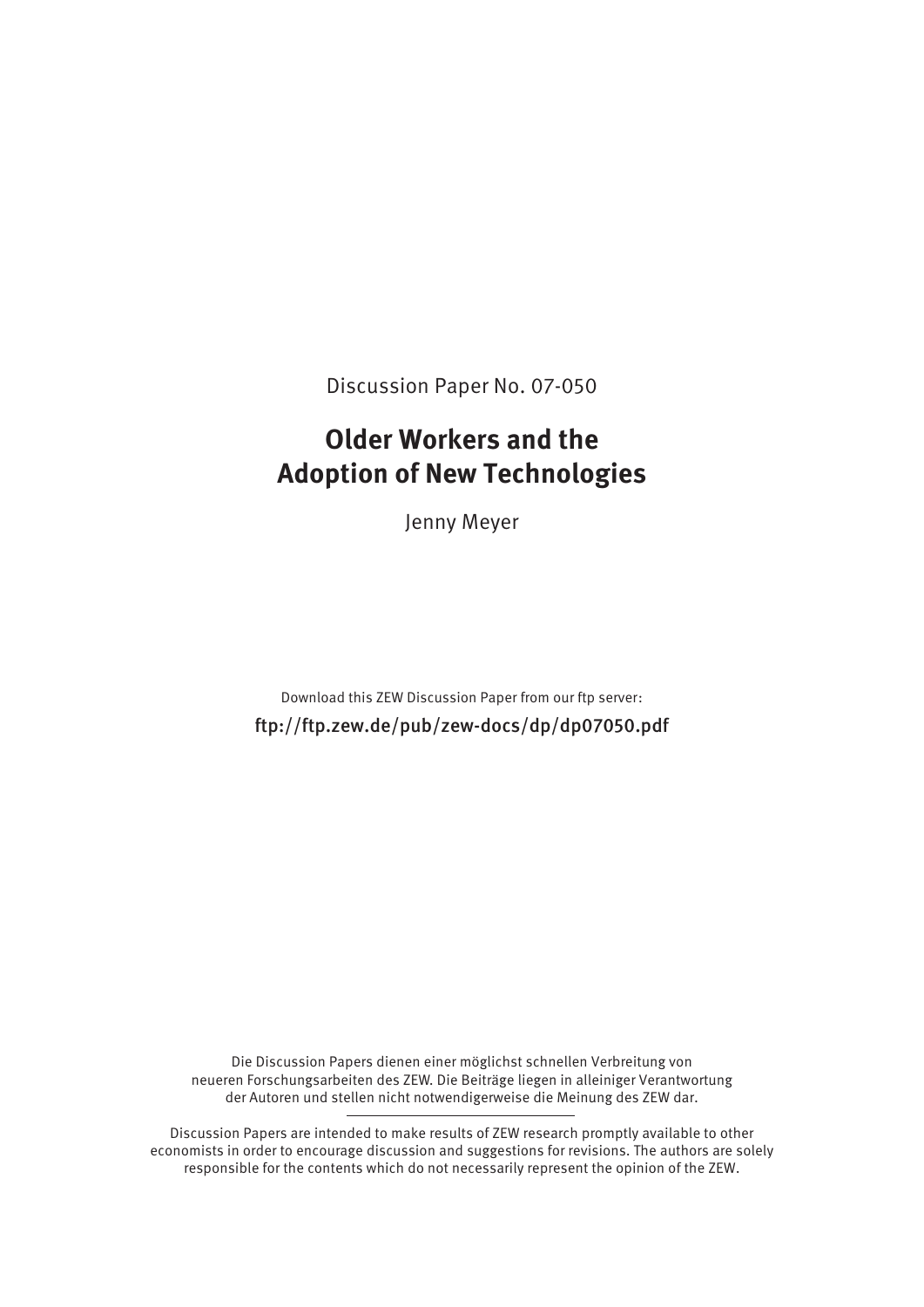#### <span id="page-2-0"></span>Non-technical Summary

In the face of the demographic development, characterized by an increasing life expectancy and a simultaneous decrease in birthrates, the age structure of the working population is observably changing. The employment rate of individuals between 55 and 64 years has increased particularly in the last five years. In the EU-25 the employment rate of this age group has increased by 5.9 percentage points from 2000 to 2005 and amounted to about 42 percent in 2005. The employment rate of individuals between 15 and 24 years has decreased by about 1.3 percentage points in the same time period.

Several studies show that compared to younger employees older workers are less likely and less qualified to use information and communication technologies (ICT). In an economy that is marked by rapid technological progress, the demographic development on the one hand and the relationship between older workers and ICT on the other hand provide a great challenge for the firms. The question arises, whether firms engaging many older workers are less likely to adopt new or significantly improved technologies or software than firms with a younger workforce. For the first time, this question is analyzed for firms belonging to the German knowledge intensive service sector and the information and communication technology service sector. These sectors are particularly challenged by the mentioned coherences as they exhibit two main characteristics that have determined their economic performance. First, structure, quality and organization of human capital inside the firms are exceptionally important aspects in the production of the services they provide. Second, they make an intensive use of ICT, relying on a continuous adoption of new technologies and software.

Following the literature on the so called age-biased technological change in manufacturing sectors, this paper finds that also in the ICT and knowledge intensive services sector the age structure of the workforce is negatively related to the probability of adopting new or significantly improved technologies and software. Firms with a higher share of employees being younger than 30 years are more likely to adopt new technologies than firms with a higher share of 40 to 55 year-old workers. Furthermore, the results reveal that the older the workforce the less likely is the adoption of new technologies or software.

Previous studies find a complementary relationship between the use of ICT and modern human resource practices. Furthermore, there is some empirical evidence for the manufacturing sector, that the share of older workers is lower in firms with applied innovative workplace practices. Related to these findings the combined impact of the age structure of the workforce and changes in the workplace organization on the probability of adopting new technologies is analyzed. The results show that a specific age structure of the workforce should be accompanied by appropriate workplace organization. Part of the firms that flattened their hierarchies, enhanced their teamwork and exhibit a higher share of younger workers are less likely to adopt new or significantly improved technologies. By contrast some of the firms that changed their workplace organization and have a higher share of older employees are more likely to adopt new technologies.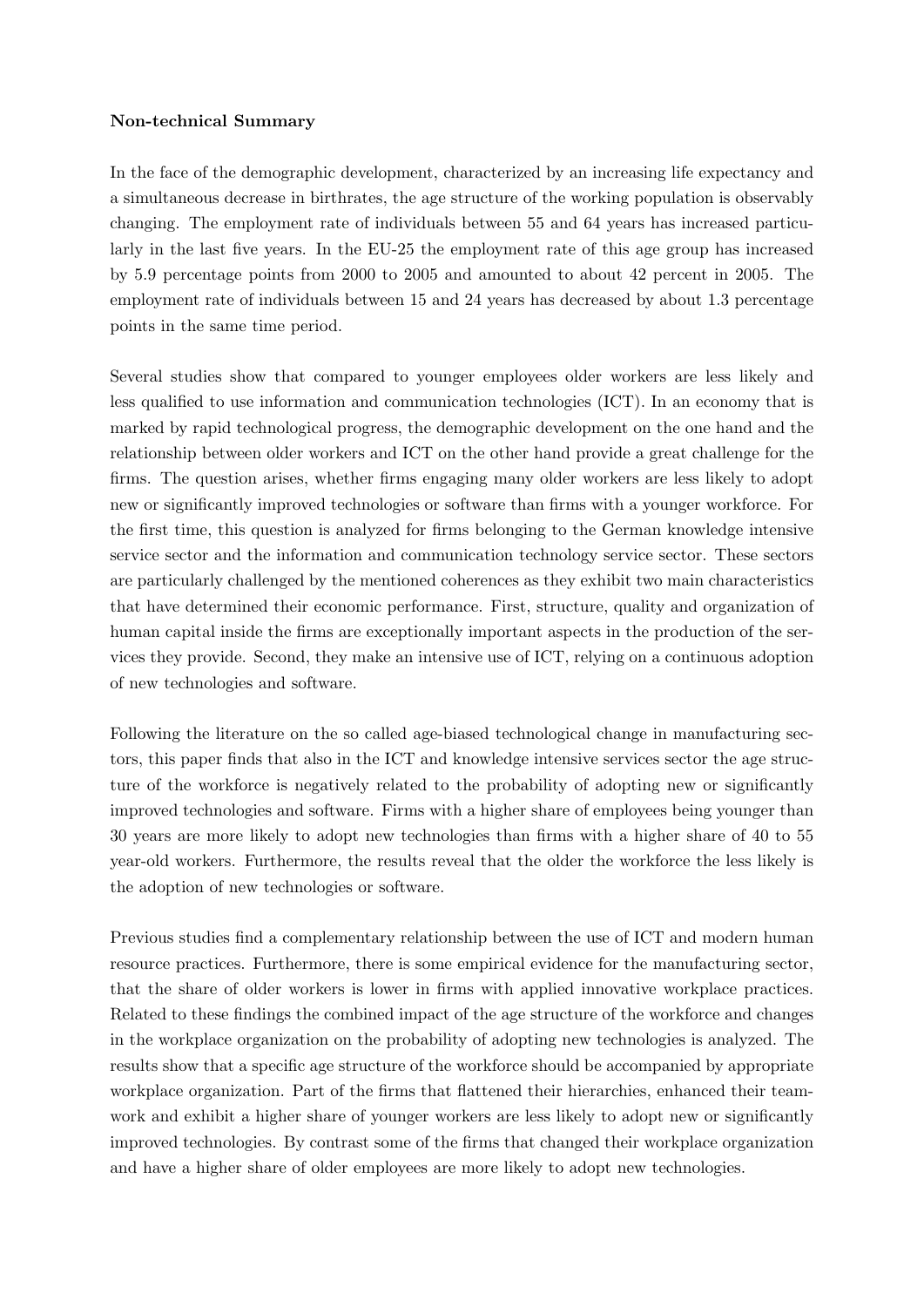## Older Workers and the Adoption of New Technologies

Jenny Meyer<sup>∗</sup>

August 2007

Abstract: For the first time data of German ICT and knowledge intensive service providers are used to analyze the relation between the age structure of the workforce and the probability of adopting new technologies. The results show that firms with a higher share of younger employees are more likely to adopt new technologies and the older the workforce the less likely is the adoption of new technologies. Furthermore the results exhibit that the age structure of the workforce should be accompanied by appropriate workplace organization. A part of the firms which enhanced teamwork or flattened their hierarchies are actually more likely to adopt new technologies and software when they have a higher share of older employees whereas they are less likely to introduce new technologies if they have a higher share of younger employees.

Keywords: age structure of the workforce, adoption of new technologies, ICT intensive services JEL-Classification: J14, O31

<sup>∗</sup> I would like to thank Irene Bertschek, Daniel Cerquera and Katrin Schleife for helpful comments.

Correspondence: Jenny Meyer, Centre for European Economic Research (ZEW), ICT Research Group, P.O. Box 10 34 43, D–68034 Mannheim, Germany, E-mail: meyer@zew.de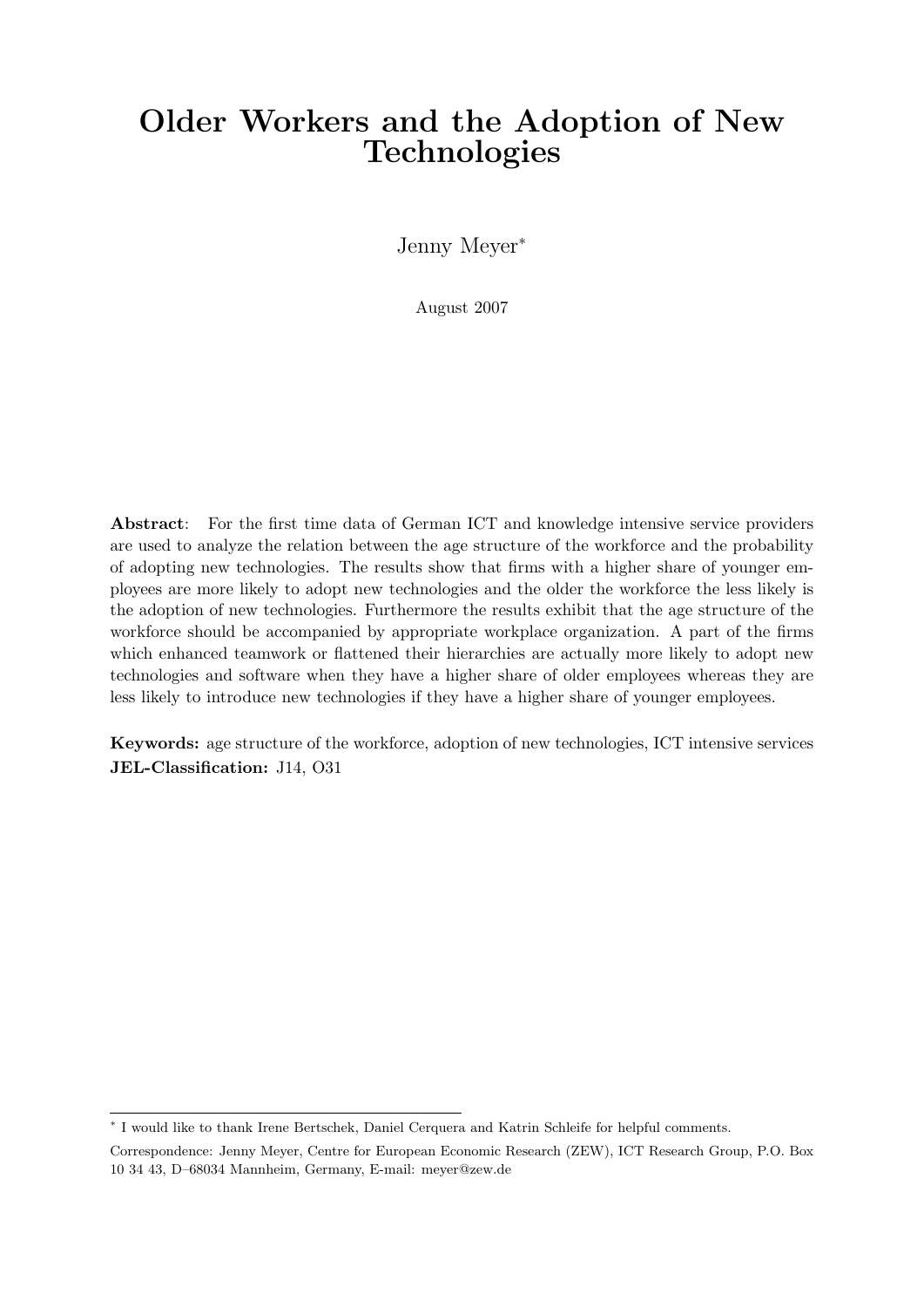### 1 Introduction

In the face of the demographic development, characterized by an increasing life expectancy and a simultaneous decrease in birthrates, the age structure of the working population is observably changing. The employment rate of individuals between 55 and 64 years has increased particularly in the last five years. In the EU-25 the employment rate of this age group has increased by 5.9 percent from 2000 to 2005 and amounted to about 42 percent in 2005. The employment rate of individuals between 15 and 24 years has decreased by about 1.3 percentage points in the same time period (Eurostat 2007a). In Germany the employment rate of individuals between 55 and 64 years reaches a level of about 45 percent in the year 2005 (see Figure [A.1](#page-22-0) in the appendix). Several studies show that compared to younger employees older workers are less likely and less qualified to use information and communication technologies (ICT) (e.g. de Koning and Gelderblom 2006, Schleife 2006). In an economy that is marked by rapid technological progress, the demographic development on the one hand and the relationship between older workers and ICT on the other hand provide a great challenge for the firms. Especially for firms belonging to ICT intensive and human capital intensive sectors an efficient relationship between these two factors is crucial for the successful development of those sectors.

In particular, this is the case for knowledge intensive service providers (e.g. tax consultancy and accounting, architecture) and for information and communication technology service providers (e.g. telecommunication services, software and IT services). These sectors contribute to about 8 percent of the sales in the German Economy (Statistisches Bundesamt 2006). These industries exhibit two main characteristics that have determined their economic performance. First, structure, quality and organization of human capital inside the firms are exceptionally important aspects in the production of the services they provide. Second, they make an intensive use of ICT, relying on a continuous adoption of new technologies and software. Considering the previous empirical results concerning the relationship between older workers and ICT it can be hypothesized that firms of the mentioned industries engaging older workers are less likely to adopt new or significantly improved technologies than firms of these industries with a younger workforce.

This paper analyzes this hypothesis by focussing on the relationship between the age structure of the workforce and the adoption of new technologies of ICT and knowledge intensive service providers. Thereby it takes into account other factors that may affect the likelihood of the adoption of new technologies or software. The analyses are based on a data set of 374 German firms from the IT-related services sector. The paper also analyzes the robustness of the results by testing different specifications. The empirical results show that firms with a higher share of younger employees are more likely to adopt new technologies and the older the workforce the less likely is the adoption of new technologies. Besides the age of the workforce, the customer requirements, the introduction of product innovations and the firm size also impact the adoption of new or significantly improved technologies and software.

Previous studies find a complementary relationship between the use of ICT and modern human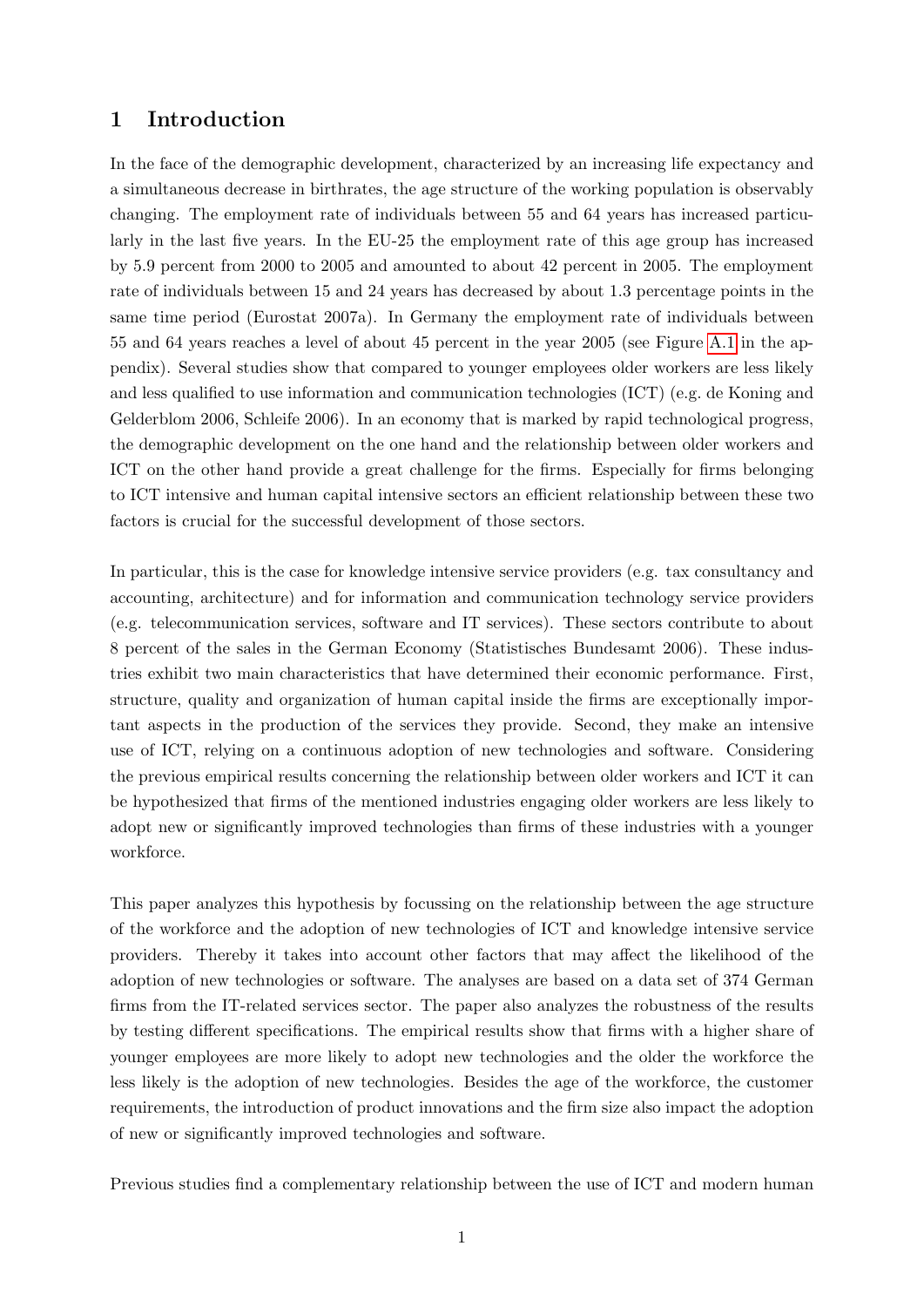resource practices, such as team work and performance-related wages (Bresnahan, Brynjolfsson, and Hitt 2002, Bertschek and Kaiser 2004). Furthermore, there is some empirical evidence, that the share of older workers is lower in firms with applied innovative workplace practices (Beckmann 2001, Aubert, Caroli, and Roger 2006). Related to these findings the impact of an interaction between changes in the workplace organization and the age structure of the workforce on the probability of adopting new technologies is analyzed. The results show that a specific age structure of the workforce should be accompanied by appropriate workplace organization. Firms that flattened their hierarchies, enhanced their teamwork and have a higher share of younger workers are less likely to adopt new or significantly improved technologies. By contrast firms that changed their workplace organization and have a higher share of older employees are more likely to adopt new technologies. This result however only holds for some of the firms, depending on their predicted probability to adopt new technologies.

This paper is organized as follows. The second section reviews the background discussion in existing economic literature on the relation between older workers, ICT and technology adoption and workplace organization. Then follows a description of the used data, the 46th wave of the quarterly business survey among IT-related service providers conducted by the Centre for European Economic Research (ZEW), and some descriptive statistics. In the fourth section the estimation strategy and the empirical results are presented. Section five concludes and gives an outlook on further demands on research.

### 2 Background Discussion

This paper focuses on the relationship between the age structure of the workforce and the adoption of new or significantly improved technologies or software in ICT and knowledge intensive service providing firms. Therefore it is related to several strands of the literature.

There is the literature on older workers and ICT. Furthermore, as the adoption of new tech-nologies in the IT-related services sectors can be seen as a process innovation,<sup>[1](#page-2-0)</sup> the literature on older workers and process innovations is also concerned. There are several studies using individual data that show that compared to younger employees older workers are less likely and less qualified to use ICT. Friedberg (2003) analyzes the relationship between computer use at work and the age of the workers using individual data on American workers in the year 1993. Her results reveal, that workers younger than 60 years use a computer more often than workers older than 60 years. Using individual-level data from 1997 of German male workers Schleife (2006) finds that the probability of computer use among workers aged between 55 and 64 years is significantly lower than that of workers between 25 and 34 years. Borghans and ter Weel

<sup>&</sup>lt;sup>1</sup>According to the Oslo Manual (OECD, Eurostat 2005), "a process innovation is the implementation of a new or significantly improved production or delivery method". This includes significant changes in equipment, techniques and/or software (OECD, Eurostat 2005). The firms of these service industries are not inventing or creating new processes. As Hempell (2003) states, the service providing firms, especially those of the knowledge intensive branches rely on the inputs of the industry. So a process innovation is a change in the process of creating services, caused by the introduction of new technologies or software, provided by the industry or other service providers.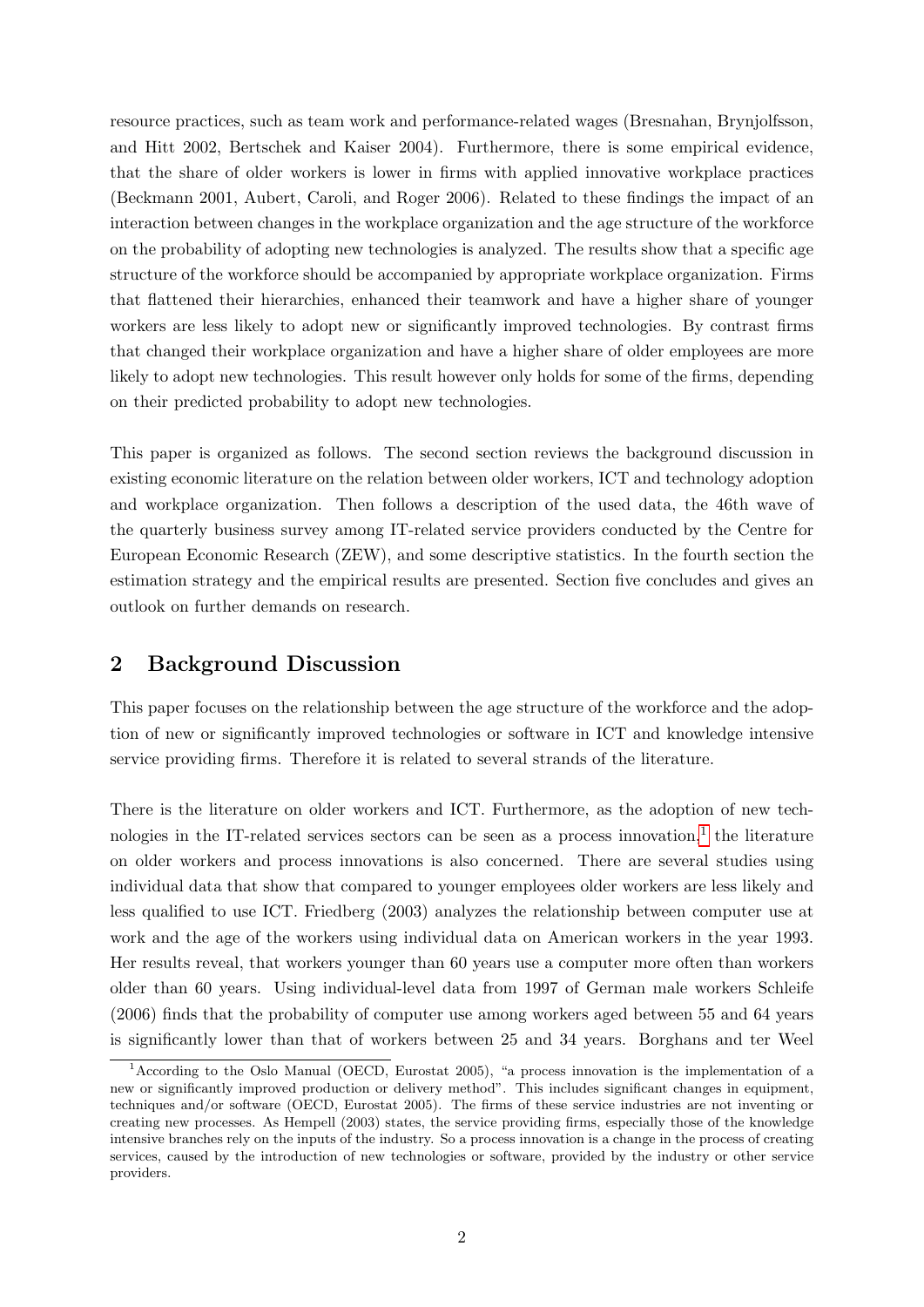(2002) and de Koning and Gelderblom (2006) show in their analyses that the computer skills of younger employees are better than those of older workers. De Koning and Gelderblom (2006) additionally exhibit that the probability of using complicated ICT applications at work is lower among workers above 50 years. Other papers analyze the reverse effect, thus how does the use of IT or the adoption of new technologies affect the share of older workers. Bertschek (2004) shows in her analysis with German firm level data that the higher the IT-intensity, the lower the share of employees being 50 years or older. There is only weak empirical evidence for the opposite. Beckmann (2001) finds that a firm which has invested in IT leads to positive impacts on the employment of older workers. He measures ICT usage by using a dummy variable for ICT investments. This dummy variable, however, does not reflect to what extent the employees are affected by the corresponding investment in ICT.

The literature on the so called age-biased technological change using firm-level data finds that technological progress negatively impacts the share of older workers or older low-skilled workers (Behaghel and Greenan 2007). Aubert, Caroli, and Roger (2006) examine the impact of innovations on the wage-bill share of workers from different age groups in France. They find that the wage-bill share of older workers (aged 50 years and above) is lower in innovative firms, i.e. innovative firms tend to be biased against age. Beckmann (2005) finds that technological change has a negative impact on the share of older employees in West German firms. Schneider (2007) uses a linked employer-employee approach to analyze the impact of the age structure of the workforce on product innovations of German manufacturing firms. He finds signifcant effects of the age structure of the workforce on the technological innovativeness and an inverse u-shaped age innovation profile. There are only few empirical investigations, that analyze the relation between process innovation and the age of the workforce in manufacturing firms. Rouvinen (2002) analyzes the characteristics of product and process innovations in the Finnish manufacturing sector. He finds, that an increasing average employee age, although he uses this variable as proxy for firm age, reduces the probability of process innovation. Another analysis that examines the relation between innovation and the age of the workforce is the one from Nishimura, Minetaki, Shirai, and Kurokawa (2004). They investigate the interaction between age and qualification of the employees and its impact on technological progress in Japanese industries. They only have a small sample and find no significant impact of old workers (above 40 years) with high qualification (share of old workers with high education to the total labor inputs) on the rate of technological progress in non-manufacturing industries. But they find that the share of old workers with high qualification in the 1990s reduces the rate of technological progess in the manufacturing industries.

The relationship between technological change and ICT on the one hand and older workers on the other hand is explained by two main hypotheses: (1) Using two data sets from the U.S., Friedberg (2003) states that the more infrequent use of computers amongst older workers is related to the imminent retirement. Investment in computer skills does not pay off any longer. She finds that computer users tend to retire later than non-users probably due to comparative advantages and because they are ready to invest in training. Furthermore, her results reveal that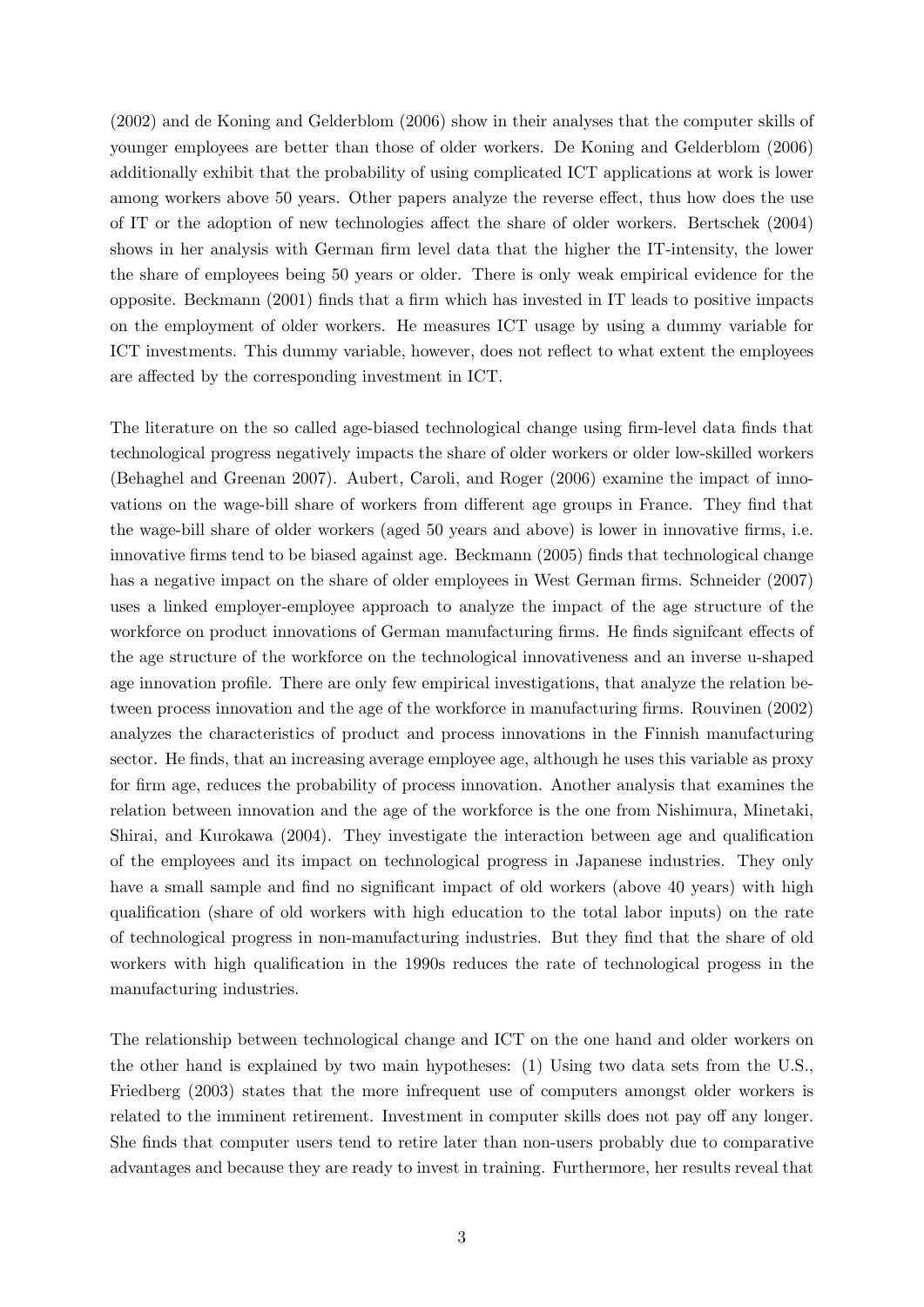the more infrequent use of computers amongst older workers can be explained by the differences across occupations and education. Empricial evidence for Germany by Schleife (2006) suggests that age does not play a significant role for the retirement decision when controlling for other factors such as qualification, work experience, etc. Borghans and ter Weel (2002) even find that the imminent retirement of older workers is no significant parameter affecting the disuse of computers. The discussion about technological change and the retirement decision is related to the vintage human capital models (MacDonald and Weisbach 2004). Within technological change and innovation human capital may become obsolete. So older workers may offer resistance to innovation when their human capital might be ridden off. (2) Weinberg (2004) argues from a different point of view. He states that the ability to learn how to use a computer declines with increasing age. This is in line with the so called "deficit-model" that explains the process of aging from a gerontological point of view. This model assumes that older people compared to younger ones loose important features, they show defects and deficits. This affects physical (fading physical strength or decelerated reactions) and psychic skills (cutback of brainpower, especially of fluid brainpower which is the one needed amongst others for new solutions and a fast processing of informations (B¨orsch-Supan, D¨uzg¨un, and Weiss 2005)) as well as constricted interests and reduced social activities (Walter 1995). This can be referenced to the economic context and the labor market. Asked what kind of attributes emerge in which age group and how important those features are, personnel officers reply that skills like learning aptitude, willingness to learn or flexibility can be less found by older workers compared to younger ones (Boockmann and Zwick 2004). These skills, however, are especially important for the implementation of process innovation in terms of adopting new technologies or software.

There is a broad literature suggesting that the implementation of new IT systems often goes hand in hand with organizational changes in firms. Therefore, IT investment and organizational investment are interpreted as strategic complementarities (Brynjolfsson and Hitt 2000, Bresnahan, Brynjolfsson, and Hitt 2002, Bertschek and Kaiser 2004). This discussion is mainly focussed on decentralizing organizational measures implying more involvement of employees in decision making processes and more responsibilities of employees. Some examples are team work, flat hierarchies, autonomous working groups or incentive pay - measures supposed to positively affect the information flow within firms and the motivation of the employees. The use of innovative workplace practices such as teamwork and flat hierarchies (Gera and Gu 2004, Webster 2004) may provide a better environment for the adoption of new technologies because of the existing complementarities (Milgrom and Roberts 1990, Hitt and Brynjolfsson 1997, Bresnahan, Brynjolfsson, and Hitt 2002). The implementation of a new information and communication or software system often requires a restructuring of the firm to use the new system efficiently. Thus, it appears likely that workplace reorganization has to be changed accordingly to make the operating process more efficient. But the other way round, it is also possible, that the introduction or enhancement of teamwork and the flattening of hierarchies may have an impact on the probability of introducing new technologies or software.

Taking into account the complementary relationship between ICT and workplace organization,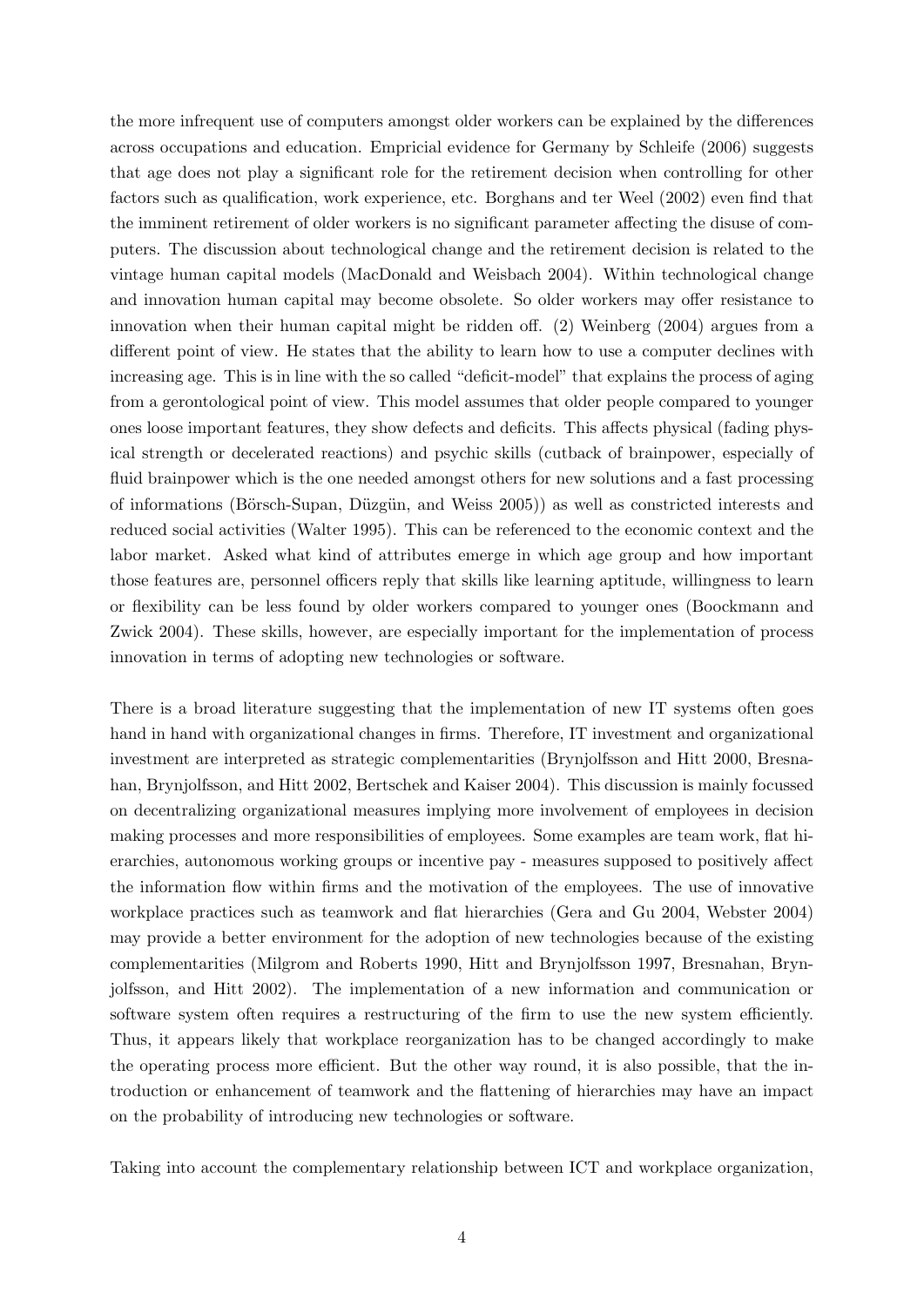there is also some empirical evidence on the relationship between older workers and organizational structures. These studies find that innovative workplace practices giving more decisionmaking authority and responsibility to employees is negatively related to the employment of older workers. Using West German firm level data for the years 1993 to 1995 Beckmann (2001, 2005) finds that organizational changes have significantly negative effects on the precentage share of workers aged 50 or more. Aubert, Caroli, and Roger (2006) provide empirical evidence for France using linked employer-employee data. They find that the more innovative workplace practices are applied in the firm the lower is the percentage share of older workers. But not only the internal organization may affect the probability to introduce new technologies or software, but also the external environment of the firm. The market and customers with their requirements (de Jong, Bruins, Dolfsma, and Meijaard 2003) and the competitive situation may result in the need to introduce new technologies or software to keep up with the surrounding development.

### 3 Data and Descriptive Statistics

The data used for the empirical analyses is taken from the quarterly business survey among IT-related service providers conducted by the Centre for European Economic Research (ZEW). The IT-related services sector comprises the information and communication technology service providers (enterprises of the branches software and IT services, ICT specialized trade as well as telecommunication services) and knowledge intensive service providers (enterprises of the branches tax consultancy and accounting, management consultancy, architecture, technical consultancy and planning, research and development as well as advertising). This work mainly uses the data of the 46th wave (3rd quarter 2005). The dataset is designed as panel data. Some informations also have been taken from the 45th, 48th and 49th wave. The final dataset includes 374 firms.[2](#page-2-0)

The adoption of new or significantly improved technologies and software is embodied by a dummy variable.[3](#page-2-0) To analyze how the age of the workforce affects the adoption of new technologies or software, four age groups of employees that have been surveyed are used. In a second step, interactions between these age groups and a change in the workplace organization are provided to test whether complementarities exist.<sup>[4](#page-2-0)</sup>

Table [3.1](#page-9-0) shows some descriptive statistics of the data, comparing those firms that adopted new or significantly improved technologies in the last twelve months to those firms that did not. Most of the employees are older than 30 years and younger than 55 years. About 57.4 percent of the employees of those firms that adopted new technologies are younger than 40 years compared to about 49 percent of the employees of the firms that did not adopt new technologies. The share of older workers is higher in firms that did not adopt new technologies. As Table [3.1](#page-9-0) shows, about

<sup>&</sup>lt;sup>2</sup>For the composition of the used sample and further details see the appendix.

<sup>&</sup>lt;sup>3</sup>The firms answered the following question: Did you adopt new or significantly improved technologies in the last 12 months?

<sup>&</sup>lt;sup>4</sup>A list of the variables used and some summary statistics can be found in Table [A.2](#page-23-0) in the appendix.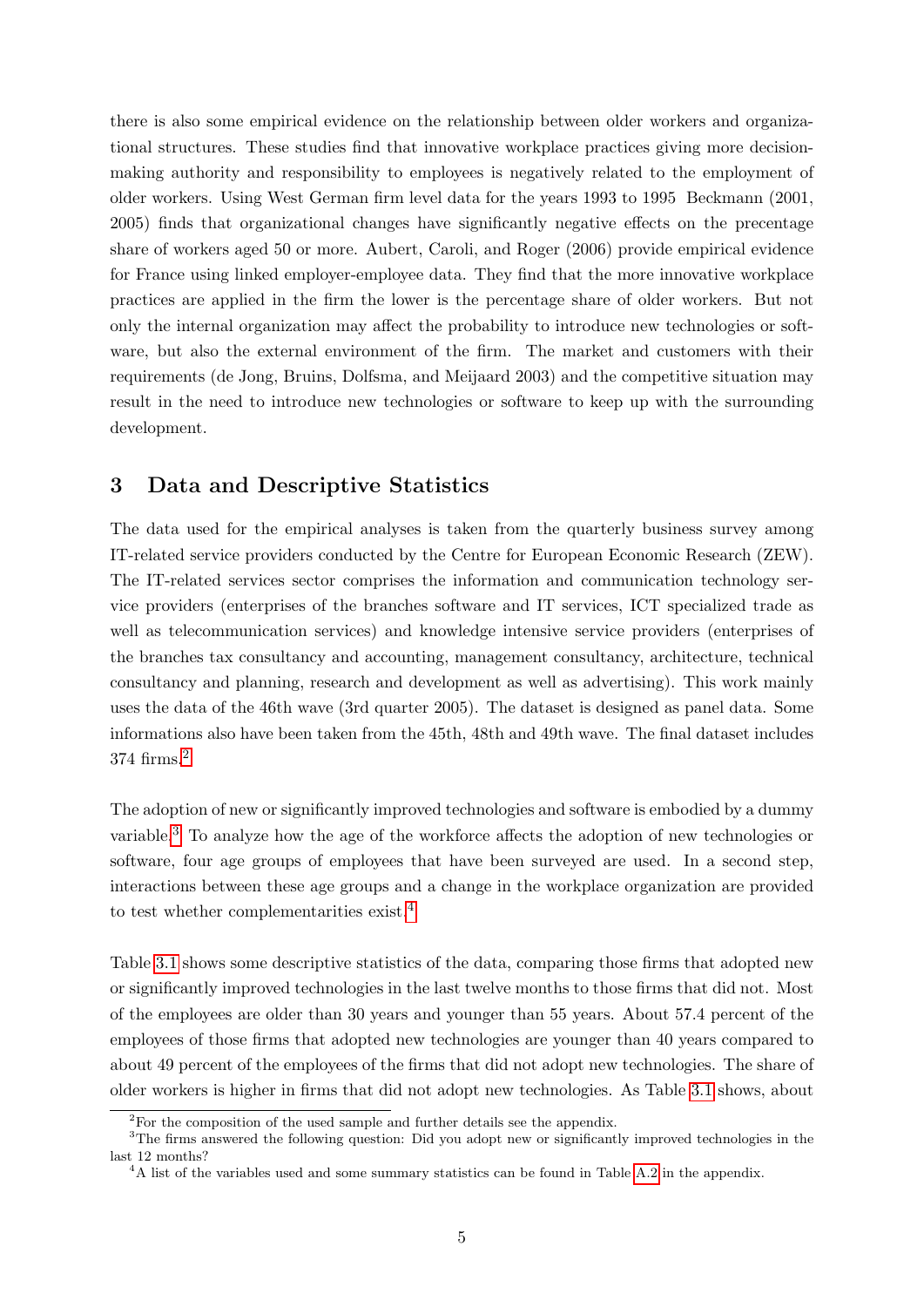39 percent of the employees in firms not having adopted new technologies are between 40 and 55 years old compared to 32.6 percent of the employees of firms that adopted new technologies. The share of employees being 55 years and older is about 12 percent in the firms that did not adopt new or improved technologies compared to about 10 percent in the firms with technology adoption.

| feature                                        | firms that adopted | firms that did not     | total    |
|------------------------------------------------|--------------------|------------------------|----------|
|                                                | new technologies   | adopt new technologies | sample   |
| share of employees below $\overline{30}$ years | 24.7%              | 18.0%                  | 21.4%    |
| share of employees between 30 and 40 years     | 32.7%              | 31.0%                  | 31.8%    |
| share of employees between 40 and 55 years     | 32.6%              | 38.7%                  | 35.6%    |
| share of employees above 55 years              | 10.2%              | 12.3%                  | 11.2%    |
| share of highly qualified employees            | 37.9%              | $36.9\%$               | 37.4%    |
| flattening of hierachies                       | 34.9%              | 21.8%                  | 28.5%    |
| enhancement of teamwork                        | 48.8%              | 29.2%                  | $39.1\%$ |
| changed customer requirements                  | 80.1\%             | 53.3%                  | 67.0%    |
| foreign competitors                            | 59.1%              | 45.3%                  | 52.3%    |
| firm size (number of employees)                | 53.0               | 32.3                   | 42.8     |
| exporters                                      | 36.1%              | 33.0%                  | 34.5%    |

<span id="page-9-0"></span>Table 3.1: Descriptive statistics

Source: ZEW, own calculations

Comparing firms that adopted new or significantly improved technologies to those that did not adopt new technologies one can see that there is nearly no difference between them in terms of the share of highly qualified employees, in particular 38 percent compared to about 37 percent (see Table [3.1\)](#page-9-0). This seems striking as there has been a lot of discussion in the skill-biased technological change literature (e.g. ?, ?), suggesting that the use of new technologies and the diffusion of IT change the skill requirements (?, ?) and thus lead to an increase in demand for highly qualified labour (see for instance ? for the case of Germany).

Table [3.1](#page-9-0) reveals that amongst firms that adopted new technologies the share of firms whose workplace organization changed (enhancement of teamwork and flattening of hierachies) in the last three years is higher than amongst firms that did not adopt new technologies. On the one hand, this can be a signal for the generally higher propensity to change and innovate in certain firms. On the other hand it reflects the complementary relationship between ICT and workplace organization.

More than half of the firms that adopted new technologies is competing with foreign firms, whereas this share is lower among the firms that did not adopt new or significantly improved technology as Table [3.1](#page-9-0) shows. About 80 percent of the firms that adopted new technologies report changed customer requirements in the last three years, just more than half of the firms that did not adopt new technologies had to face changed customer requirements.

The exporting activities between the two types of firms differ only sligtly. About 36 percent of the firms that adopted new or improved technologies in the last twelve months is exporting services abroad, but only 33 percent of the firms that did not adopt new technologies is doing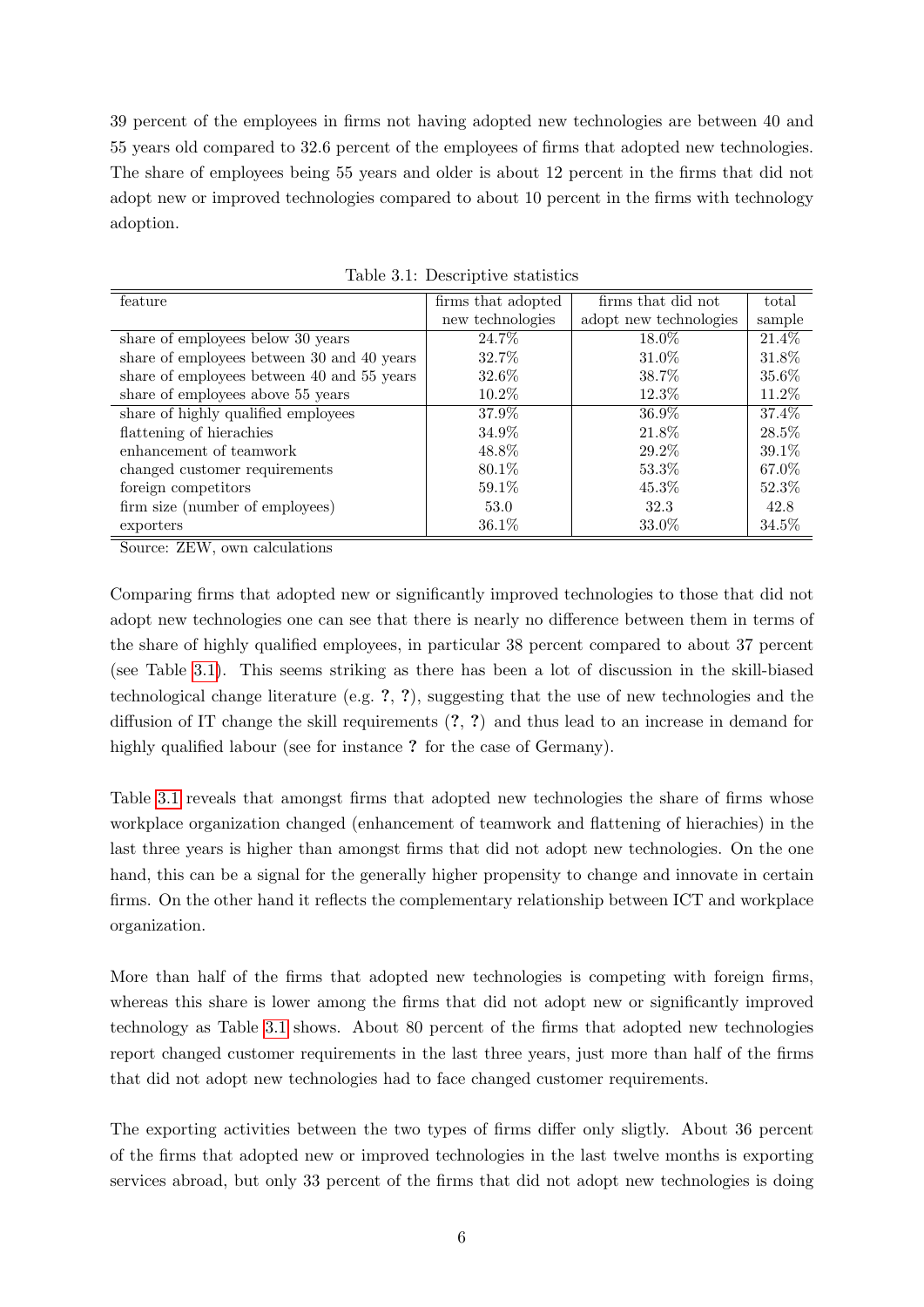so. Moreover, larger firms are adopting new technologies rather than smaller firms. Those firms that adopted new technologies or software in the last twelve months have on average about 53 employees, whereas firms, that did not adopt new technologies have only about 32 employees on average.

The descriptive analysis of the data also shows, that the adoption of new or significantly improved technologies varies across industries. Firms belonging to the software and IT services branch are the ones, that mostly adopted new technologies. Slightly more than 60 percent of these firms introduced new technologies or software within the last twelve months. Firms belonging to the research and development sector, however, are rarely adopting new technologies, about 36 percent report to have adopted new or significantly improved technologies (see Figure [A.2](#page-22-1) in the appendix).

### 4 Empirical Analysis

#### 4.1 Estimation Strategy

In the following, the hypothesis that firms with a higher share of older workers are less likely to adopt new or significantly improved technologies is analyzed. The variable measuring the decision to adopt new or significantly improved technologies and software is a dummy variable and has the following form:

technology adoption =  $\sqrt{ }$ J  $\mathcal{L}$ 1 if the firm adopted new technologies 0 if the firm did not.

Thus, the impact of several independent variables on a dichotomous dependent variable will be examined.[5](#page-2-0)

$$
prob(technology\ adoption = 1) = F(\alpha + \beta age + \gamma X + \delta controls + \epsilon)
$$
\n(1)

where  $prob(\cdot)$  is the probability that a firm adopts a new or significantly improved technology,  $\beta$  is a coefficient vector that describes the impact of four different age groups of employees. The coefficient vector  $\gamma$  shows the effects of several other firm and market characteristics,  $\delta$  represents a vector of coefficients regarding controls such as sector dummies and a dummy variable for East Germany and  $\epsilon$  is the unobservable error term. A Probit model is used, assuming the error term  $\epsilon$  is normally distributed.

The impact of each age group on the probability of adopting new technologies is estimated seperately. Additionally, all four age groups are estimated altogether, taking the group of employees below 30 years as the reference group. To check the robustness of the results, four different specifications are taken into account. In specification (1) besides the age structure and the controls, the share of highly qualified employees and dummy variables for the firm size are

<sup>&</sup>lt;sup>5</sup>All calculations and estimations of this paper have been done with STATA 9.1.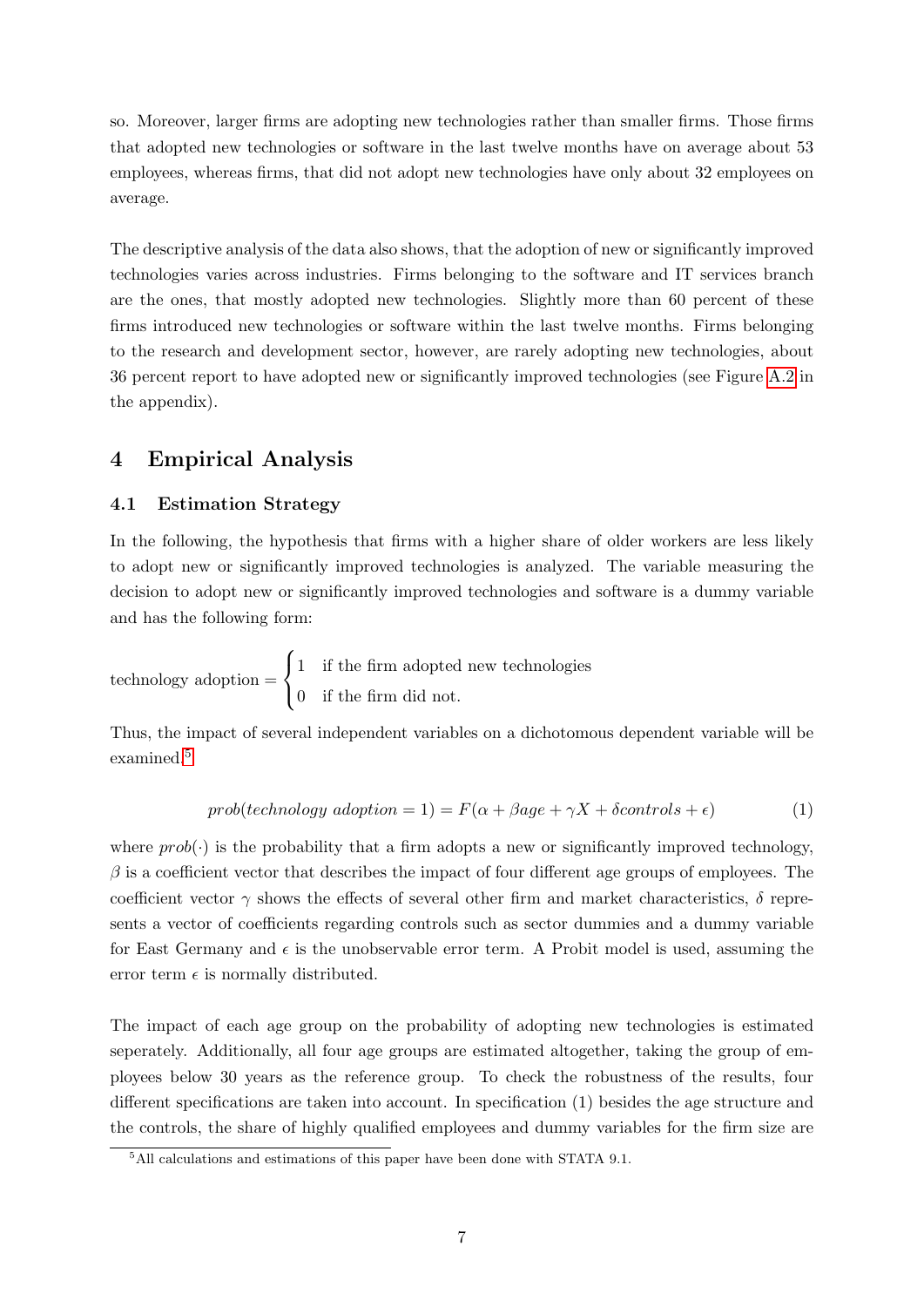considered.<sup>[6](#page-2-0)</sup> Additionally, in specification  $(2)$ , the firm age, a dummy variable for exporting activity and a dummy variable for foreign competition are regarded. Older firms may be more traditional than their younger counterparts and therefore less inclined to change the operating process. Exporters may depend on the latest communication technologies in order to stay in contact with their customers abroad. In specification (3) dummy variables for changes in the workplace organization (enhancement of teamwork and flattening of hierarchies) and a change in the customer and market requirements within the last three years are added. The share of employees working predominantly with a computer measures the IT-intensity of the firm. This share and a dummy variable for product innovation are additionally considered in specification (4). The introduction of a product innovation may lead to a change in the operating process and therefore to the adoption of new technologies.[7](#page-2-0)

Taking into account the relationship between ICT and workplace organization as well as between workplace organization and older workers, in a second step, the interaction between the age groups and a change in the workplace organization is taken into account. As the magnitude of the interaction effect in a Probit model does not equal the marginal effect of the interaction term, the method proposed by Ai and Norton (2003) and Norton, Wang, and Ai (2004) is used.<sup>[8](#page-2-0)</sup> In a Probit model, the magnitude of a interaction effect requires computing the cross derivative or cross difference of the expected value of the dependent variable. When one continuous and one dummy variable are interacted with each other the interaction effect is the discrete difference (with respect to the dummy variable) of the single derivative (with respect to the continuous variable). Using their method, the interaction effect is found by computing the cross derivatives (or differences). The standard error of the interaction effect is computed by applying the Delta method. The test for statistical significance has to be based on the estimated cross-partial derivative.

#### 4.2 Results

The estimation results can be found in Tables [A.3](#page-24-0) to [A.6](#page-27-0) in the appendix. As the estimated coefficients in a Probit model only allow to make a statement on the significance and the sign of an effect but not on the extent, only the marginal effects are discussed in the following. Table [4.1](#page-13-0) reports the average marginal effects of the four age groups in the Probit estimations of the four different specifications. As the data is cross sectional the results only reveal correlations and no causal relationships. It can be seen that firms with a higher share of employees being younger than 30 years have a higher probability to adopt new technologies, whereas firms with a higher share of employees being between 40 and 55 years have a lower likelihood to introduce new or significantly improved technologies. The results also reveal, that the older the workforce the less probable the adoption of new or significantly improved technologies.

 ${}^{6}$ Bigger firms may profit from emerging economies of scale.

<sup>&</sup>lt;sup>7</sup>Note however, that there may be some endogeneity problems. The age of the workforce may be endogenous, but at this stage, it is assumed that the age of the workforce is a constant factor, that doesn't significantly change within twelve months. Moreover, the dummy variable for product innovation may be endogenous, but the data doesn't provide appropriate instruments to control for this endogeneity.

<sup>8</sup>Only specification (4) is used to estimate the impact of the interaction effects between the age groups and the workplace organization.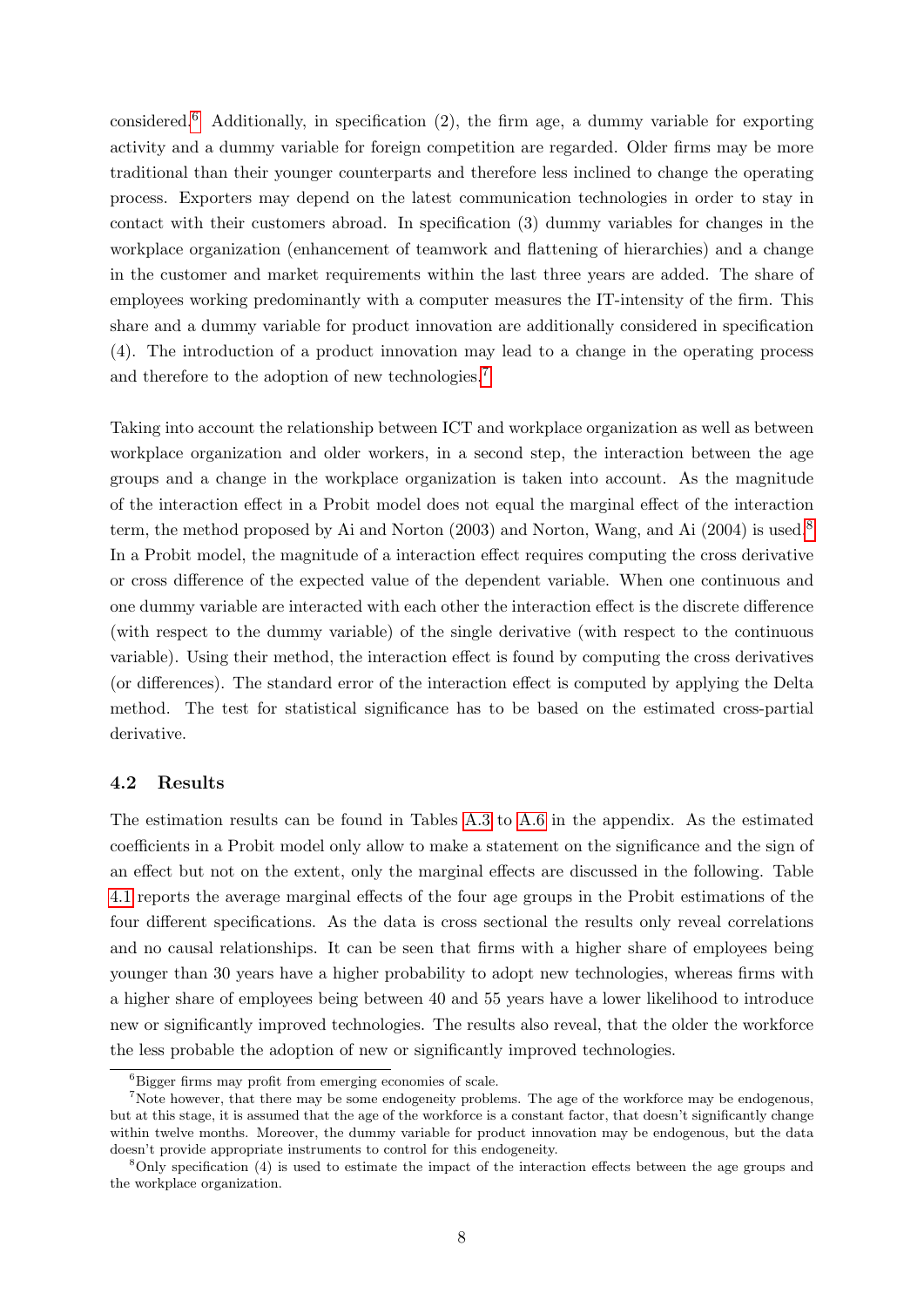In particular, an increase in the share of employees below 30 years by one percent is related to an increase in the probability of adopting new technologies by 0.43 percentage points (see second column of Table [4.1,](#page-13-0) specification (1)). This result holds for all four specifications and the marginal effect lies between 0.42 and 0.49. This may be due to two reasons. Workers below 30 years have a high productivity and a high potential concerning the mastery of equipment and software (?). Moreover, the knowledge of this age group may still be up to date as their educational attainment has been achieved recently.

The likelihood of adopting new technologies and software is related to a decrease of 0.25 percentage points in the likelihood of adopting new technologies if the share of employees between 40 and 55 years increases by one percent (see fourth column of Table [4.1,](#page-13-0) specification (1)). This finding is robust, as the effect is valid for all four specifications, although in specification (3) and (4) the significance level of the marginal effect is lower. The marginal effect is between 0.21 and 0.27. It may seem striking that it is not the group of employees being older than 55 years, but the group of employees between 40 and 55 years that has a negative impact on the probability of adopting new technologies. On the one hand, this may be due to data restrictions, as the variation in the variable share of employees above 55 years is rather small. On the other hand however, this result is in line with further findings. De Koning and Gelderbloom (2006) find that the negative impact of age on ICT skills is higher for employees being between 50 and 54 years, than for those being older than 55 years. Furthermore, the result of the estimation may be explained by the different tasks the employees are doing. Workers between 40 and 55 years may be fully involved in the service creation process and therefore are affected by the adoption of new technologies or software. Employees above 55 years however may have rather administrative duties and not be occupied in the production of the provided services and therefore are not affected by the adoption of new technologies or software. Finally, this result could also be explained by some selectivity, which means that only the capable workers are still employed at the age of 55 or more.

The last column of Table [4.1](#page-13-0) contains the result of estimating all four age groups together. Compared to the share of employees below 30 years an increase in the share of employees being older than 30 years is related to a decrease in the probability of adopting new or significantly improved technologies, whereas the older the workforce the less likely is the adoption of new technologies or software. Table [4.1](#page-13-0) shows that the probability to adopt new technologies is related to a decrease of 0.32 percentage points if the share of employees between 30 and 40 years decreases by one percent compared to the share of employees below 30 years (specification (1)). An increase in the share of employees between 40 and 55 years by one percent lowers the probability of introducing new technologies and software by about 0.46 percentage points (specification (1)). An increase in the share of workers older than 55 years by one percent, compared to the share of workers below 30 years, is related to a decrease of 0.47 percentage points in the likelihood of the adoption of new technologies or software (specification (1)). This result is robust as it holds for all four specifications.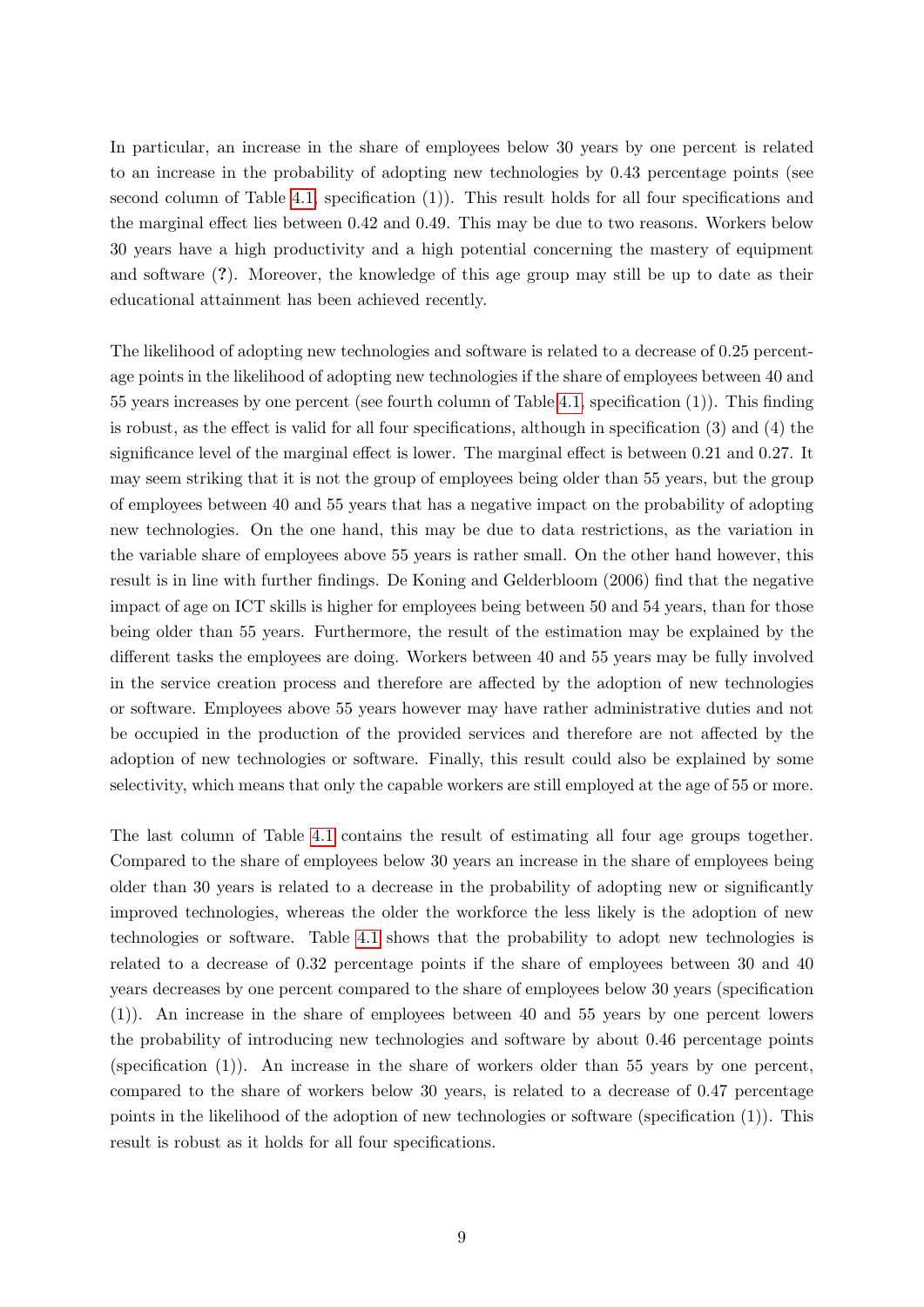|                                                      | Table 4.1: Marginal effects of Probit estimations |                                         |                                       |                                         |                              |
|------------------------------------------------------|---------------------------------------------------|-----------------------------------------|---------------------------------------|-----------------------------------------|------------------------------|
| Variable                                             | marg. effect<br>$(\mathrm{std.~error})$           | marg. effect<br>$(\mathrm{std.~error})$ | marg. effect<br>$(\text{std. error})$ | marg. effect<br>$(\mathrm{std.~error})$ | marg. effect<br>(std. error) |
|                                                      |                                                   | Ξ                                       |                                       |                                         |                              |
| 30 years<br>share of employees below                 | $\overline{0.432}^{***}$                          |                                         |                                       |                                         | reference                    |
|                                                      | (0.138)                                           |                                         |                                       |                                         | categorie                    |
| share of employees between 30 and 40 years           |                                                   | 0.059                                   |                                       |                                         | $-0.318*$                    |
| share of employees between 40 and 55 years           |                                                   | (0.132)                                 | $-0.253***$                           |                                         | (0.172)<br>$-0.460***$       |
|                                                      |                                                   |                                         | (0.113)                               |                                         | (0.147)                      |
| 55 years<br>share of employees above                 |                                                   |                                         |                                       | $-0.217$                                | $-0.467***$                  |
|                                                      |                                                   |                                         |                                       | (0.113)                                 | (0.212)                      |
|                                                      |                                                   | $\widetilde{\bm{S}}$                    |                                       |                                         |                              |
| $\overline{30}$ years<br>share of employees below    | $0.453***$                                        |                                         |                                       |                                         | reference                    |
|                                                      | (0.140)                                           |                                         |                                       |                                         | categorie                    |
| share of employees between 30 and 40 years           |                                                   | $0.087$                                 |                                       |                                         | $-0.306*$                    |
| share of employees between 40 and 55 years           |                                                   | (0.139)                                 | $-0.268**$                            |                                         | (0.177)<br>$-0.465***$       |
|                                                      |                                                   |                                         | (0.117)                               |                                         | (0.150)                      |
| 55 years<br>share of employees above                 |                                                   |                                         |                                       | $-0.347*$                               | $-0.567***$                  |
|                                                      |                                                   |                                         |                                       | (0.209)                                 | (0.221)                      |
|                                                      |                                                   | ව                                       |                                       |                                         |                              |
| 30 years<br>share of employees below                 | $0.421***$                                        |                                         |                                       |                                         | reference                    |
|                                                      | (0.149)                                           |                                         |                                       |                                         | categorie                    |
| share of employees between 30 and 40 years           |                                                   | $0.016\,$                               |                                       |                                         | $-0.329*$                    |
|                                                      |                                                   | (0.142)                                 |                                       |                                         | (0.187)                      |
| share of employees between 40 and 55 years           |                                                   |                                         | $-0.207*$                             |                                         | $-0.415***$                  |
|                                                      |                                                   |                                         | (0.118)                               |                                         |                              |
| 55 years<br>share of employees above                 |                                                   |                                         |                                       | $-0.351$                                | $(0.156)$ –0.575**           |
|                                                      |                                                   |                                         |                                       | (0.218)                                 | (0.236)                      |
|                                                      |                                                   | $\widehat{4}$                           |                                       |                                         |                              |
| 30 years<br>share of employees below                 | (0.165)<br>$0.491***$                             |                                         |                                       |                                         | reference<br>categorie       |
| share of employees between 30 and 40 years           |                                                   | 0.007                                   |                                       |                                         | $-0.403*$                    |
|                                                      |                                                   | (0.156)                                 |                                       |                                         | $(0.211)$<br>$-0.487***$     |
| share of employees between 40 and 55 years           |                                                   |                                         | $-0.216*$                             |                                         |                              |
|                                                      |                                                   |                                         | (0.123)                               |                                         | (0.171)                      |
| 55 years<br>share of employees above                 |                                                   |                                         |                                       | (0.248)<br>$-0.340$                     | (0.259)<br>$-0.603***$       |
| $***:5\%$<br>$\ast$ : $10\%$<br>Significance levels: | $***1\%$                                          |                                         |                                       |                                         |                              |

<span id="page-13-0"></span> $\frac{1}{4}$ Ń  $\frac{1}{2}$  $\Gamma$ q  $\overline{a}$  $\overline{M}_{\alpha}$  $\frac{1}{2}$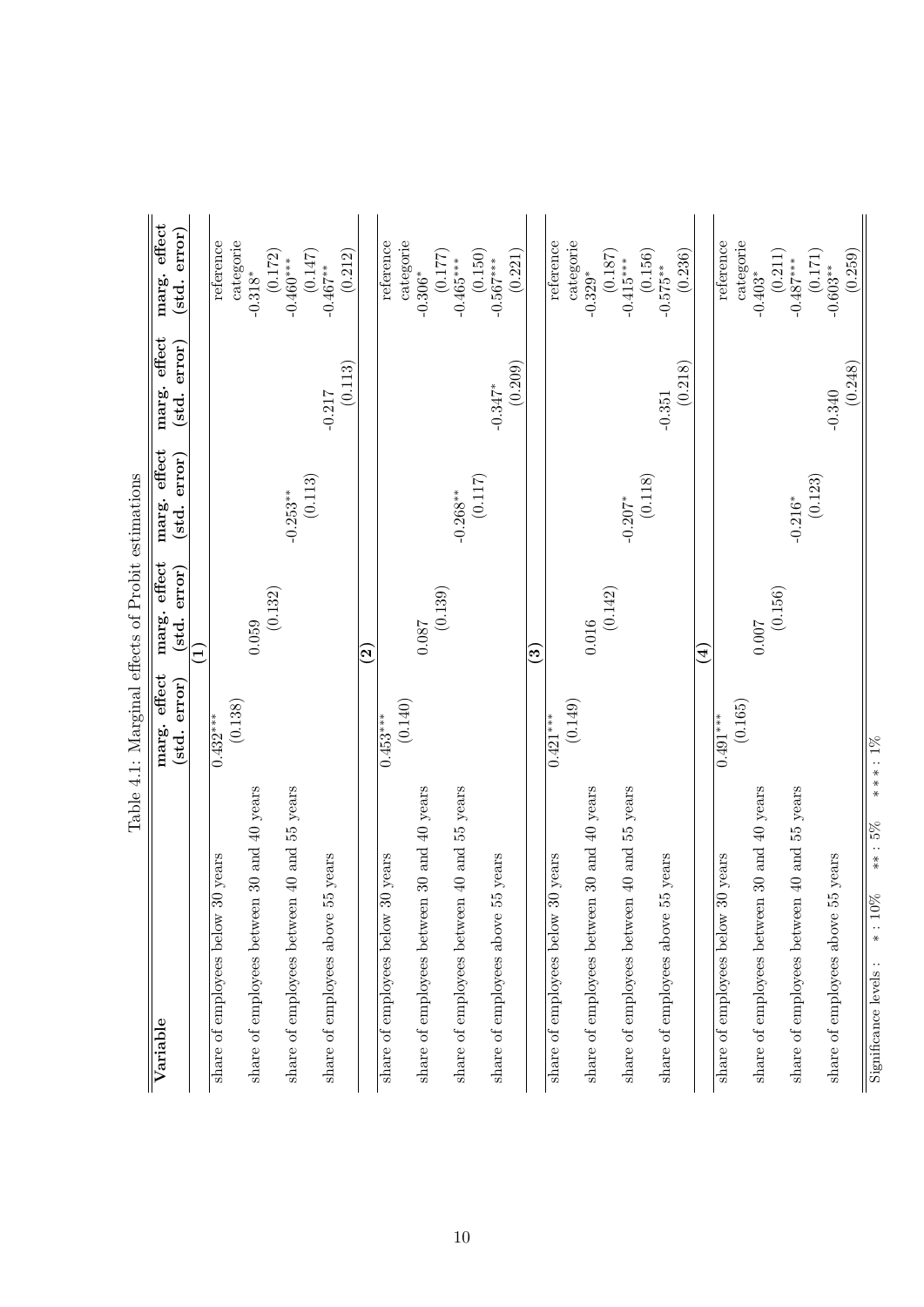An older staff hence is negatively related to the likelihood of introducing new or significantly improved technologies in the operating process. This is partly in line with the finding of Schneider (2007) who finds an inverse u-shaped age innovation profile in the manufacturing sector. Furthermore, the results support the empirical evidence found by Rouvinen (2002) and Nishimura, Minetaki, Shirai, and Kurokawa (2004). They also find a negative influence of older employees on the (process) innovation probability in the manufacturing industries. This issue may be explained by two different hypotheses. Firstly, it may be that older workers have more problems to adopt to changes in the operating process, especially when they have a longer tenure. This is supported by the "deficit-model" mentioned before and by the study of Morris and Venkatesh (2000). This effect could be boosted by the kind of changes, if especially new technologies or software cause problems for older workers as stated by e.g. de Koning and Gelderblom (2006) and Schleife (2006) or Borghans and ter Weel (2002), who find that employees being older than 30 years have lower ICT-skills. Secondly, older firms which mainly employ older workers with longer job tenure may be more traditional itself and therefore less inclined to innovate or to change the working routine at all. This explanation, however, can be excluded, as the firm age has no significant impact on the likelihood of adopting new technologies (see Tables [A.4](#page-25-0) - [A.6](#page-27-0) in the appendix).

Besides the age of the workforce the adoption of new or significantly improved technologies is simultaneously affected by some other factors. The analysis however reveals that not all of the variables controlled for are significant. It can be seen that the firm size positively affects the probability of adopting new technologies. Firms with more than 9 employees are more likely to adopt new technologies (see Tables [A.3](#page-24-0) - [A.6](#page-27-0) in the appendix). This can be explained by emerging economies of scale. The larger the firm, the cheaper the introduction of new technologies or software per employee. Another point may be decreasing training costs, as the adoption of new technologies or software involves training requirements (?).

Furthermore, changed customer requirements positively affect the probability of adopting new or significantly improved technologies. Firms that had to face changed market or customer requirements within the last three years are more likely to adopt new technologies (see Tables [A.5](#page-26-0) and [A.6](#page-27-0) in the appendix). This result seems plausible since the provision of knowledge intensive services and ICT services comes along with a high degree of interaction with clients and customers respectively (?). On the other hand, the firms analyzed in this study are mostly small and medium sized firms. ?De Jong and Brouwer (1999) find in their literature review that the customer information and a close cooperation with them is one of the main sources for (product) innovation in SMEs. As, especially in the service sector, a change in the operating process through new methods (in this case especially new information and communication technologies) may lead to improved services, the influence of the customer requirements is indispensable.

The introduction of product innovations is positively related to the likelihood of adopting new technologies and software. Firms that offer new services are more likely to adopt new technologies (see Table [A.6](#page-27-0) in the appendix). On the one hand, this can be explained by a generally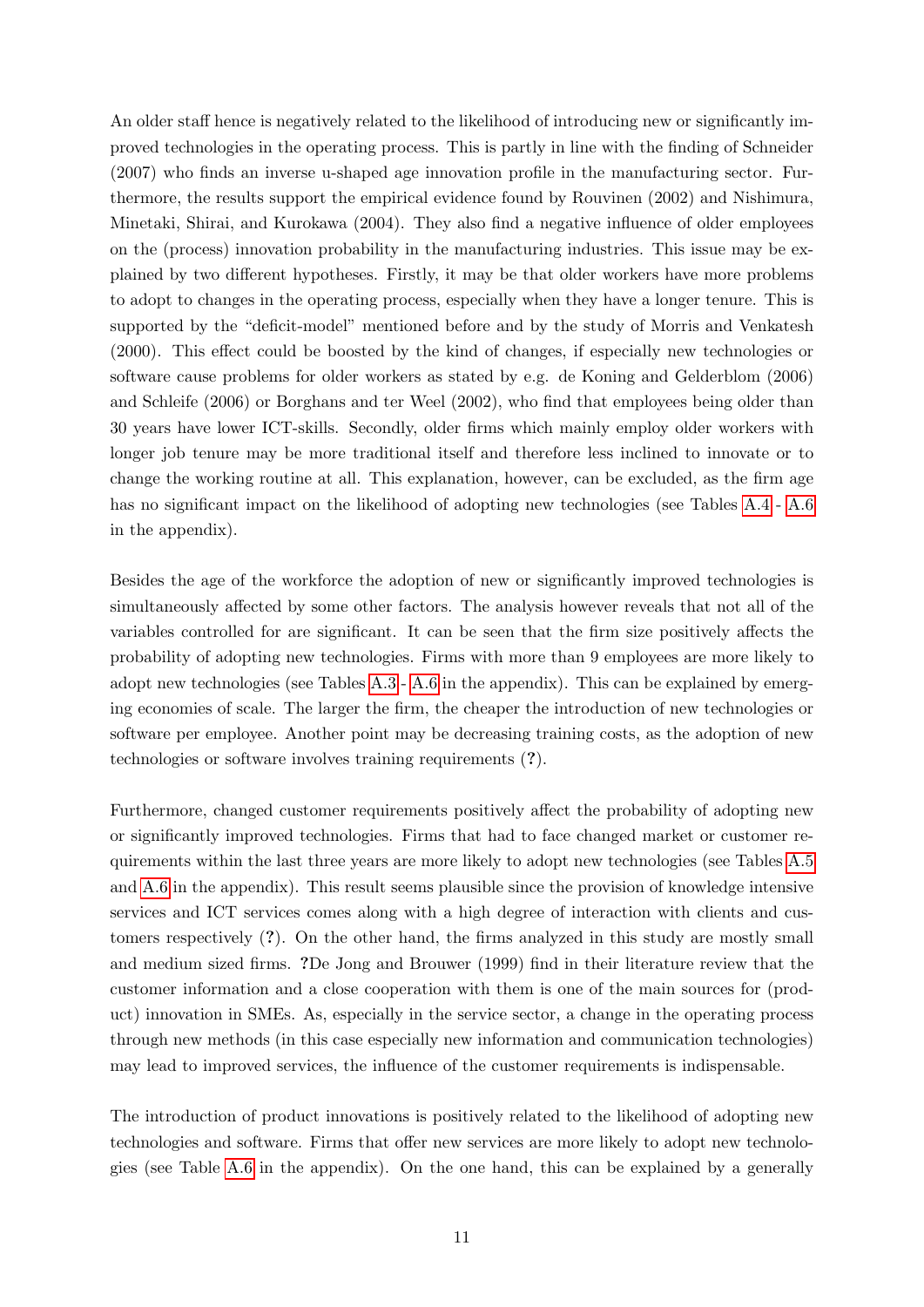higher willingness of the firm to innovate or renew the operating process itself. On the other hand, in the services sector product innovations and process innovations can't be distinguished easily. A process innovation, as the adoption of new or significantly improved technologies, allows to improve the quantity or quality of a provided service by keeping the input constant, reducing the supply costs or accelerating the process (Hempell 2003). This change in the provided service, caused by a process innovation, is in turn interpretable as product innovation. The data don't offer apropriate instruments to control for endogeneity or simultaneity problems arising in this context.

Table [A.7](#page-28-0) in the appendix shows the interaction effects between changes in the workplace organization and the share of employees belonging to one of the four age groups, their standard errors and their z-statistics, computed by the method of Ai and Norton (2003) and Norton, Wang, and Ai (2004) instead of using the standard STATA output. The interpretation of the interaction effect is based on figures [A.3](#page-28-1) and [A.4](#page-29-0) in the appendix, as the interaction effect, the standard errors and the z-statistic are calculated for each observation.<sup>[9](#page-2-0)</sup> For each interaction effect two graphs are presented. The first graph plots two interaction effects (one is calculated by the method of Norton, Wang, and Ai (2004), and the other one is calculated by the conventional linear method) against predicted probabilities and the second graph of each interaction effect plots the z-statistics against predicted probabilities.

As the upper left graph in Figure [A.3](#page-28-1) shows, firms with a higher share of younger workers and an enhancement of teamwork in the last three years are less likely to adopt new technologies as firms that did not enhance teamwork. This effect is lower for firms whose probability to adopt new technologies or software is rather low or rather high in absolute terms and higher for firms whose probability to adopt new technologies or software lies between 0.2 and 0.8. The effect however is only significant for the latter firms, as can be seen in the upper right graph in Figure [A.3.](#page-28-1) Regarding the interaction between the enhancement of teamwork and the share of employees between 40 and 55 years, the interaction effect is reverse. Firms that enhanced teamwork in the last three years and have a higher share of employees between 40 and 55 years are more likely to adopt new technologies compared to firms that did not enhance teamwork. This effect is higher for firms whose probability to adopt new or significantly improved technologies is about 0.5 (see lower left graph in Figure [A.3](#page-28-1) in the appendix). Nevertheless, only few of the firms that have a predicted probability to adopt new technologies between 0.25 and 0.75 have statistically significant effects, as can be seen in the lower right graph in Figure [A.3](#page-28-1) in the appendix.

With respect to the flattening of hierarchies in the last three years, a similar picture is drawn. Firms that flattened their hierarchies and have a higher share of employees below 30 years are less likely to adopt new technologies compared to firms without a change in the workplace organization. This effect is higher for firms whose predicted probability to adopt new technologies is around 0.5 and smaller for firms whose predicted probability is rather high or low, as we can see in the upper left graph in Figure [A.4](#page-29-0) in the appendix. But this effect is only significant

<sup>9</sup>Only the significant effects are reported.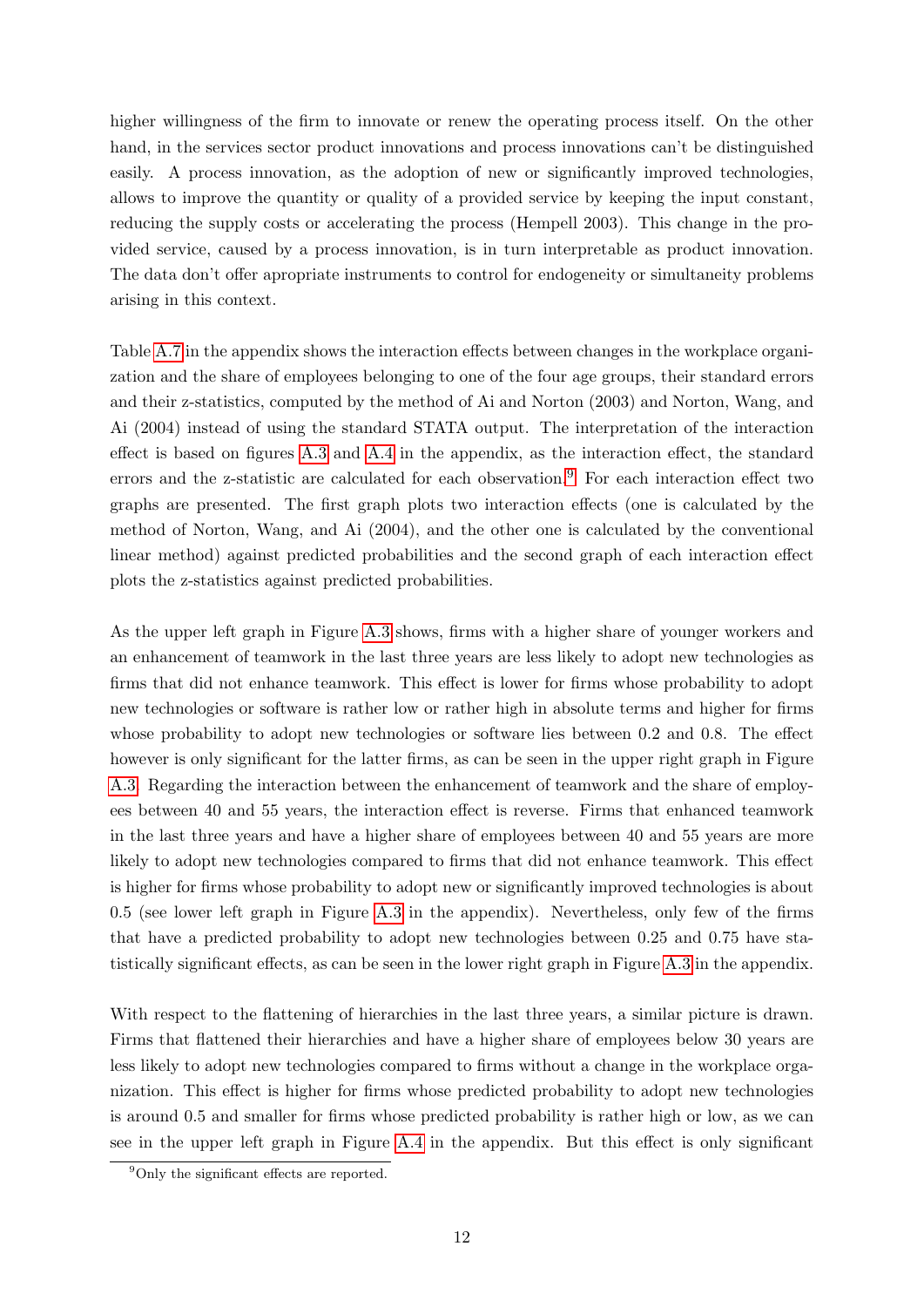for those firms whose predicted probability is between 0.2 and 0.8, as the upper right graph in Figure [A.4](#page-29-0) in the appendix shows. The effect of the share of employees between 40 and 55 years in firms that flattened their hierarchies is also reverse. As we can see in the lower left graph in Figure [A.4](#page-29-0) in the appendix, firms that flattened their hierarchies and have a higher share of workers being between 40 and 55 years old are more likely to adopt new technologies and software than firms that did not flattened their hierarchies. This effect is higher for those firms whose predicted probability is around 0.5 and lower for those whose predicted probability is rather low or high. Nevertheless, here the effect is only significant for some of those firms whose predicted probability is between 0.3 and 0.7 as the lower right graph in Figure [A.4](#page-29-0) in the appendix shows.

The empirical results show that the age structure of firms has to be combined with appropriate workplace organizations in order to keep up with the technological development. A part of the firms with a higher share of younger workers and innovative workplace practices are less likely to adopt new technologies and some firms with a higher share of workers between 40 and 55 years and enhanced teamwork and flattened hierarchies have a higher probability to adopt new technologies. This is in contrast to former empirical evidence from the manufacturing sector, which finds that workplace reorganization is negatively related to the share of older employees (e.g. Beckmann 2005, Aubert, Caroli, and Roger 2006). However, the results presented here are only significant for some firms in the sample and furthermore are regarding a certain part of the services sector.

### 5 Conclusion

Due to the demographic development the workforce is getting older. As older people appear to be less likely and less qualified to use ICT, the age structure of the workforce may have an impact on the efficiency of the adoption of new or significantly improved technologies and software. In particular this may be the case for industries that are ICT intensive, relying on the continuous adoption of new technologies or software.

Using a cross-sectional data set of 374 firms of the German ICT and the knowledge intensive service providers in the year 2005 this paper finds that the age structure of the workforce is negatively related to the probability of adopting new or significantly improved technologies and software. Firms with a higher share of younger employees are more likely to adopt new technologies. This is in line with the literature that analyzes the impact of the age of the employees on the probability of technological change and innovations in the manufacturing industries. The results reveal that firms with a higher share of employees being younger than 30 years have a higher probability to adopt new technologies, whereas firms with a higher share of employees being between 40 and 55 years have a lower likelihood to introduce new technologies or software. After comparing the four age groups it becomes clear, that the older the workforce the less likely is the adoption of new technologies or software.

The use of innovative workplace practices may provide a better environment for the adoption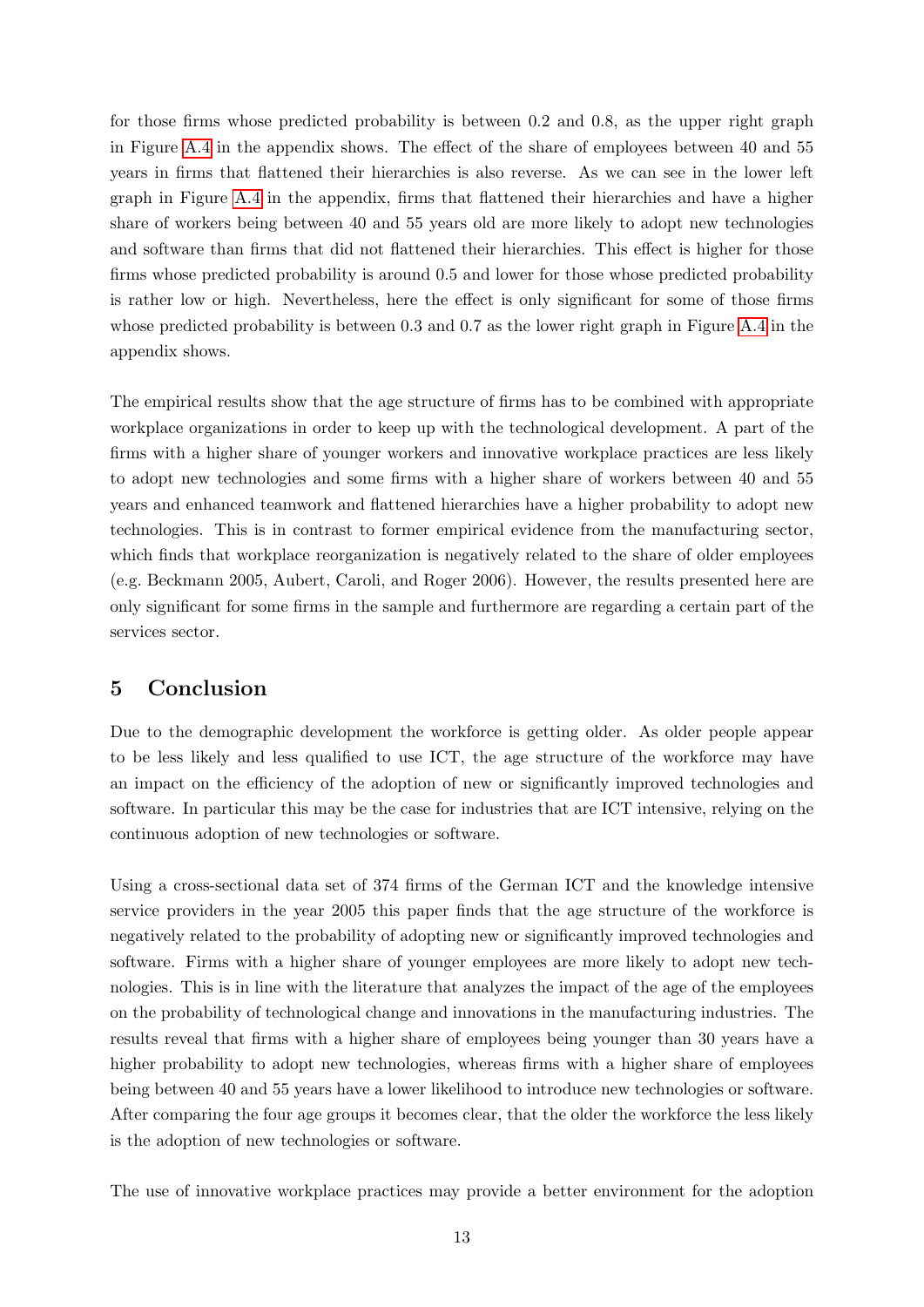of new technologies and the relationship between ICT and workplace organization is complementary. Therefore, the interaction between the share of employees below 30 years and the share of employees between 40 and 55 years, the flattening of hierarchies and the enhancement of teamwork is analyzed. The results exhibit contrary effects. Firms that flattened their hierarchies, enhanced their teamwork and have a high share of younger workers are less likely to adopt new technologies than firms that did not change their workplace organization. Firms that changed their workplace organization and have a higher share of older employees are more probable to adopt new technologies compared to firms without workplace reorganization. It seems that firms with a certain age structure of the workforce need appropriate workplace organization to keep up with the technological development. This result, however, is only significant for some firms in the sample, depending on their predicted probability to adopt new technologies.

Finally, the analyses show that there are further factors affecting the adoption of new or significantly improved technologies and software such as firm size, the change of market and customer requirements and the introduction of product innovation.

As the cross-sectional data on the one hand do not allow to give statements about causality but only about correlations and on the other hand offer no appropriate instruments to control for potential endogeneity of the age of the workforce as well as of the endogeneity of the introduction of product innovations, future research shall focus on this caveat. Analyzing the relationship between the age structure of the workforce and the adoption of new technologies and software by using a panel dataset could also help to control for unobserved heterogeneity in this context.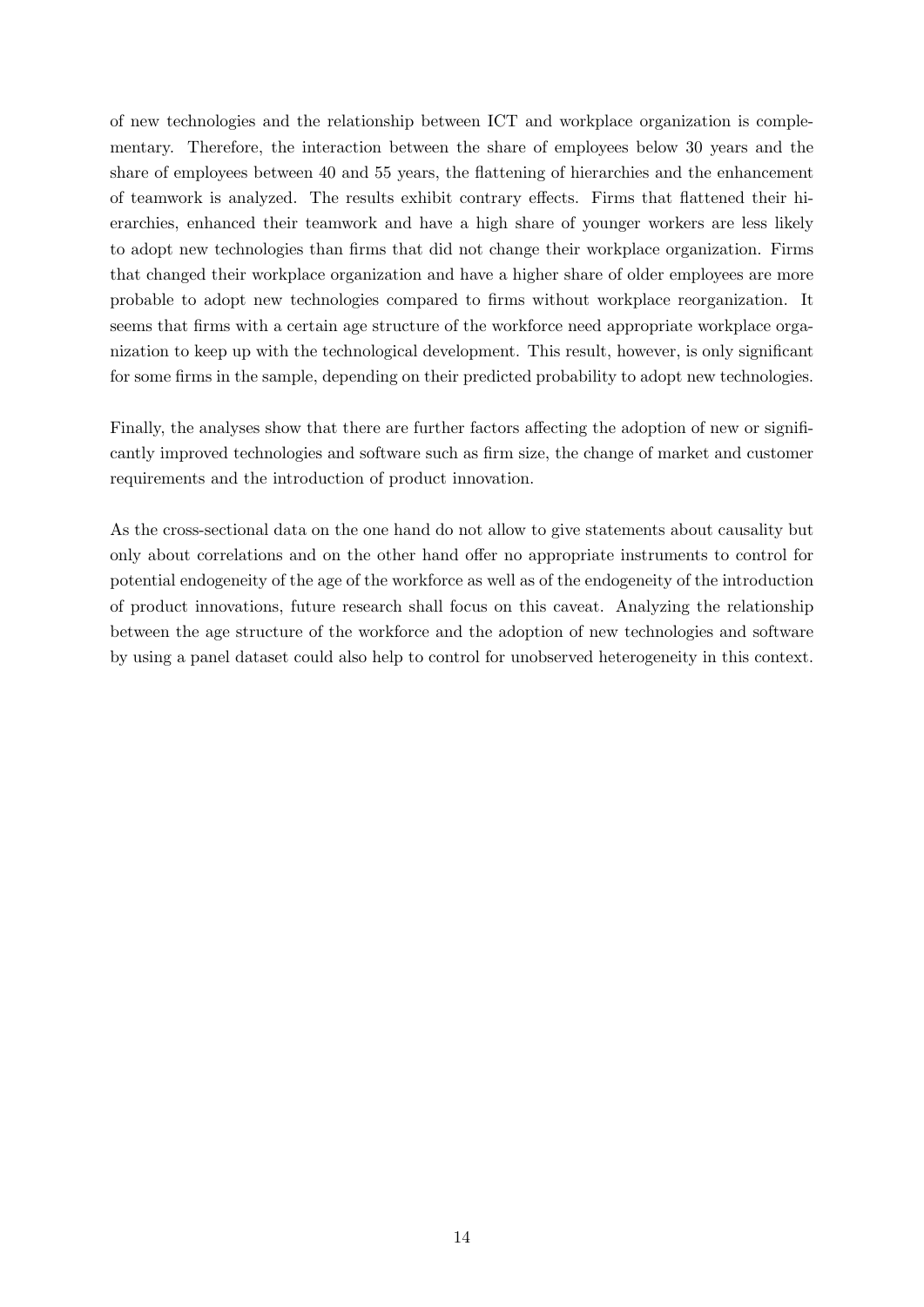#### References

- Ai, C., and E. C. Norton (2003): "Interaction Terms in Logit and Probit Models," Economics Letters, 80, 123–129.
- Aubert, P., E. Caroli, and M. Roger (2006): "New Technologies, Organisation and Age: Firm-Level Evidence," The Economic Journal, 116(509), 73–93.
- Autor, D. H., F. Levy, and R. J. Murnane (2003): "The skill content of recent technological change: An empirical exploration," Quarterly Journal of Economics, 118(4), 1279–1333.
- Beckmann, M. (2001): "Die Auswirkungen des betrieblichen Personalabbaus auf die Altersstruktur der Belegschaften in westdeutschen Unternehmen," in Entlohnung, Arbeitsorganisation und personalpolitische Regulierung, ed. by U. Backes-Gellner, M. Kräkel, D. Sadowski, and J. Mure, pp. 217–242. Rainer Hampp Verlag, München and Mering.
- (2005): "Age-Biased Technological and Organizational Change: Firm-Level Evidence for West Germany," GEABA Discussion Paper No. 05-13.
- Behaghel, L., and N. Greenan (2007): "Training and Age-Biased Technical Change," LEA Working Paper 0705.
- BERTSCHEK, I. (2004): "Führt IT-Nutzung zu altersfeindlicher Reorganisation von Arbeit? Eine Untersuchung auf Grundlage der IKT-Umfrage des ZEW," in Herausforderungen an den Wirtschaftsstandort Deutschland, ed. by B. Fitzenberger, W. Smolny, and P. Winker, vol. 72 of ZEW Wirtschaftsanalysen, pp. 249–263. Nomos, Baden-Baden.
- BERTSCHEK, I., AND U. KAISER (2004): "Productivity effects of organizational change: microeconometric evidence," Management Science, 50(3), 394–404.
- BOOCKMANN, B., AND T. ZWICK (2004): "Betriebliche Determinanten der Beschäftigung älterer Arbeitnehmer," Zeitschrift für ArbeitsmarktForschung, 37(1), 53–63.
- Borghans, L., and B. ter Weel (2002): "Do Older Workers Have More Trouble Using a Computer than Younger Workers?," Research in Labor Economics, 21, 139–173.
- BRESNAHAN, T. F., E. BRYNJOLFSSON, AND L. M. HITT (2002): "Information technology, workplace organization, and the demand for skilled labor: firm-level evidence," The Quarterly Journal of Economics, 117(1), 339–376.
- BÖRSCH-SUPAN, A., I. DÜZGÜN, AND M. WEISS (2005): "Altern und Produktivität: Zum Stand der Forschung," MEA Discussion Paper No. 73-05.
- BRYNJOLFSSON, E., AND L. M. HITT (2000): "Beyond computation: information technology, organizational transformation and business performance," Journal of Economic Perspectives, 14(4), 23–48.
- CARD, D., AND J. E. DINARDO (2002): "Skill-Biased Technological Change and Rising Wage Inequality: Some Problems and Puzzles," Journal of Labor Economics, 20(4), 733–783.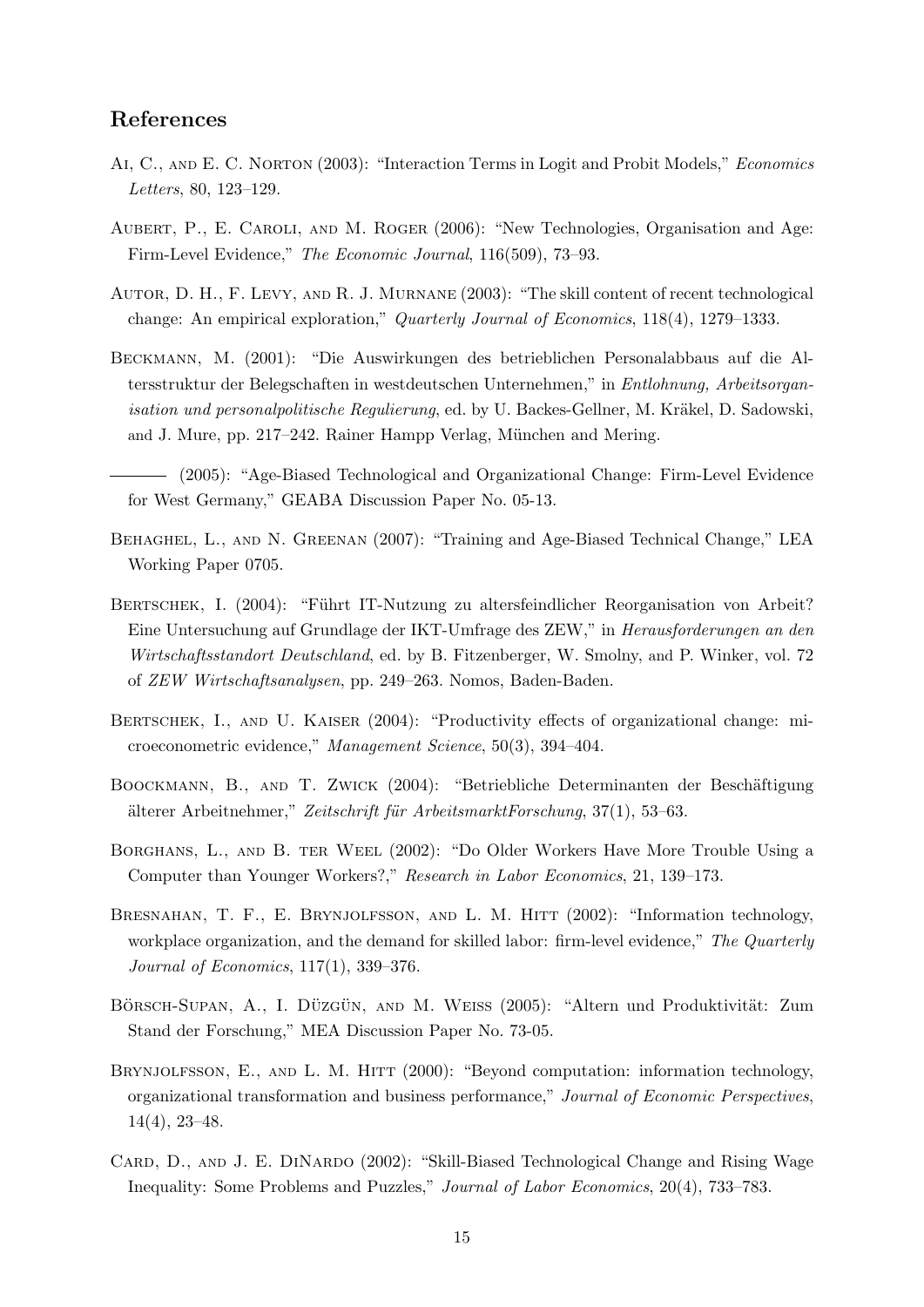- Chennells, L., and J. van Reenen (2002): "Technical change and the structure of employment and wages: A survey of the microeconometric evidence," in Productivity, Inequality and the Digital Economy, ed. by N. Greenan, Y. L'Horty, and J. Mairesse, pp. 175–223, Cambridge. MIT Press.
- de Jong, J. P. J., and E. Brouwer (1999): "Determinants of the Innovative Ability of SMEs," EIM Strategic Study.
- de Jong, J. P. J., A. Bruins, W. Dolfsma, and J. Meijaard (2003): "Innovation in Service Firms explored: What, How and Why?," EIM Strategic Study B200205.
- DE KONING, J., AND A. GELDERBLOM (2006): "ICT and Older Workers: No Unwrinkled Relationship," International Journal of Manpower, 27(5), 467–490.
- Eurostat (2007a): "Labour Force Survey main indicators (adjusted series-annual averages)," .

(2007b): "Labour Force Survey series," .

- Falk, M. (2002): "Diffusion der Informations- und Kommunikationstechnologien und die Qualifikationsstruktur der Arbeitskräfte," Mitteilungen aus der Arbeitsmarkt- und Berufsforschung, 35(3), 397–410.
- FRIEDBERG, L. (2003): "The Impact of Technological Change on Older Workers: Evidence from Data on Computer Use," Industrial and Labor Relations Review, 56(3), 511–529.
- Gera, S., and W. Gu (2004): "The Effect of Organizational Innovation and Information Technology on Firm Performance," International Productivity Monitor, 9(Fall), 37–51, unabridged version.
- Hempell, T. (2003a): "Do Computers Call for Training?," ZEW Discussion Paper No. 03-20.
- (2003b): "Innovationen im Dienstleistungssektor," in Innovationsforschung heute, ed. by N. Janz, and G. Licht, vol. 63 of ZEW Wirtschaftsanalysen. Nomos, Baden-Baden.
- HITT, L. M., AND E. BRYNJOLFSSON (1997): "Information Technology and Internal Firm Organization: An Exploratory Analysis," Journal of Management Information Systems, 14, 81–101.
- Koch, A., and H. Strotmann (2006): "Determinants of Innovative Activity in Newly Founded Knowledge Intensive Business Service Firms," in Entrepreneurship in the Region, ed. by M. Fritsch, and J. Schmude, vol. 14 of International Studies in Entrepreneurship. Springer-Verlag.
- MACDONALD, G., AND M. S. WEISBACH (2004): "The Economics of Has-beens," *Journal of* Political Economy, 112(1 pt. 2), 289–310.
- MILGROM, P., AND J. ROBERTS (1990): "The Economics of Modern Manufacturing: Technology, Strategy, and Organization," American Economic Review, 80, 511–528.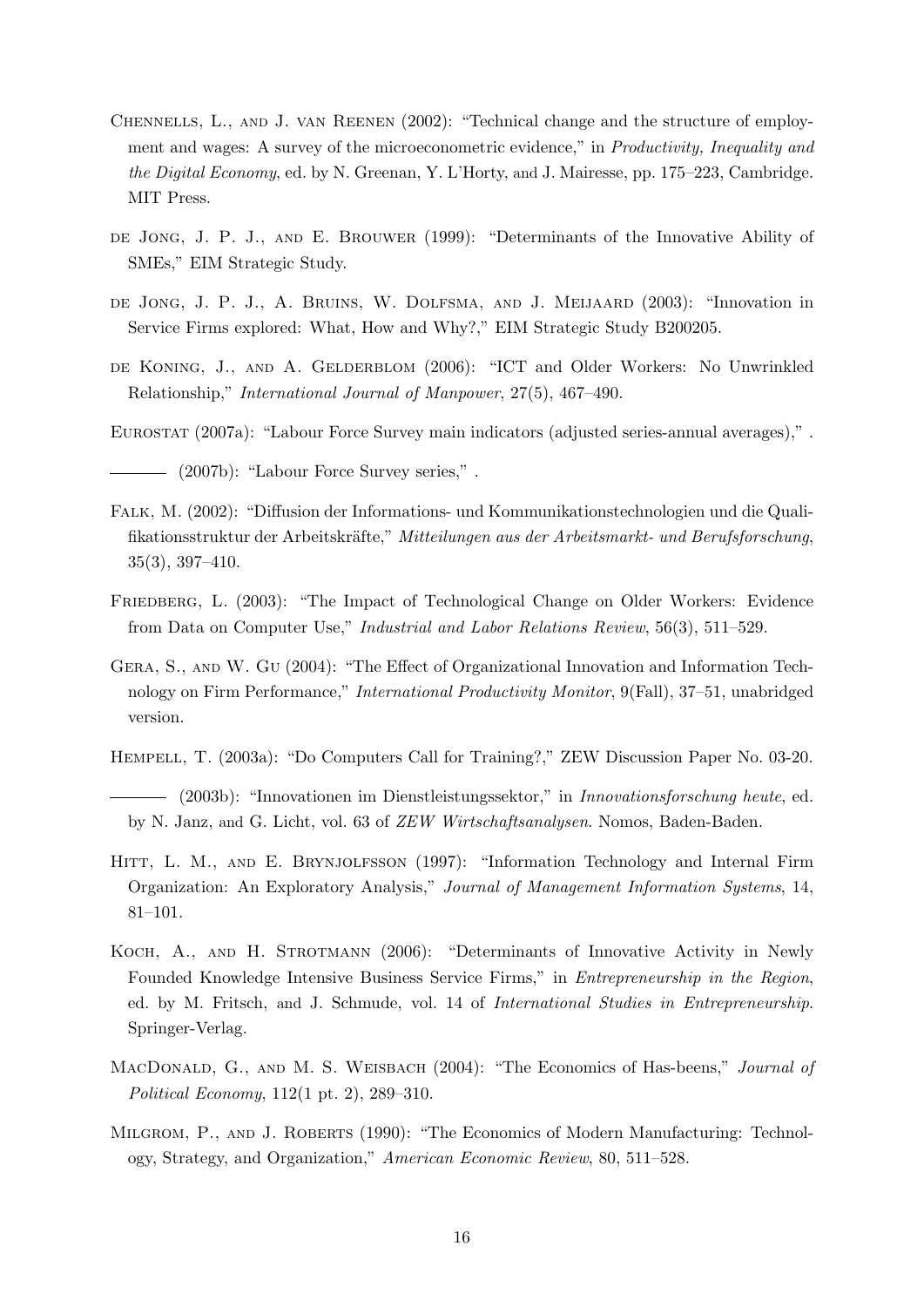- Morris, M. G., and V. Venkatesh (2000): "Age Differences in Technology Adoption Decisions: Implications for a Changing Work Force," Personnel Psychology, 53(2), 375–.
- Nishimura, K. G., K. Minetaki, M. Shirai, and F. Kurokawa (2004): "Effects of Information Technology and Ageing Work Force on Labor Demand and Technological Progress in Japanese Industries: 1980-1998," in The Economics of an Ageing Population: Macroeconomic Issues, ed. by P. Onofri. Kluwer Publishing, Boston.
- NORTON, E. C., H. WANG, AND C. AI (2004): "Computing Interaction Effects and Standard Errors in Logit and Probit Models," The Stata Journal, 4(2), 103–116.
- OECD, Eurostat (2005): Oslo Manual Guidelines for Collecting and Interpreting Innovation Data. OECD, Paris, 3 edn.
- Rouvinen, P. (2002): "Characteristics of Product and Process Innovators: Some Evidence from the Finnish Innovation Survey," Applied Economics Letters, 9(9), 575–580.
- Schleife, K. (2006): "Computer Use and the Employment Status of Older Workers," LABOUR: Review of Labour Economics and Industrial Relations, 20(2), 325–348.
- Schneider, L. (2007): "Alterung und technologisches Innovationspotential Eine Linked-Employer-Employee-Analyse," IWH-Discussion Papers, Januar 2007 Nr. 2.
- Spitz-Oener, A. (2006): "Technical Change, Job Tasks, and Rising Educational Demands: Looking outside the Wage Structure," Journal of Labor Economics, 24(2), 235–270.
- Statistisches Bundesamt (2006): Volkswirtschaftliche Gesamtrechnungen Inlandsproduktsberechnung, Lange Reihen ab 1970, Fachserie 18 Reihe 1.5. Statistisches Bundesamt, Nürnberg.
- Tijdens, K., and B. Steijn (2005): "The Determinants of ICT Competencies among Employees," New Technology, Work and Employment, 20(1), 60–73.
- WALTER, H. (1995): *Das Alter leben!* Wissenschaftliche Buchgesellschaft, Darmstadt.
- WEBSTER, E. (2004): "Firms' Decisions to Innovate and Innovation Routines," *Economics of* Innovation and New Technology, 13(8), 733–745.
- WEINBERG, B. A. (2004): "Experience and Technology Adoption," IZA Discussion Paper No. 1051.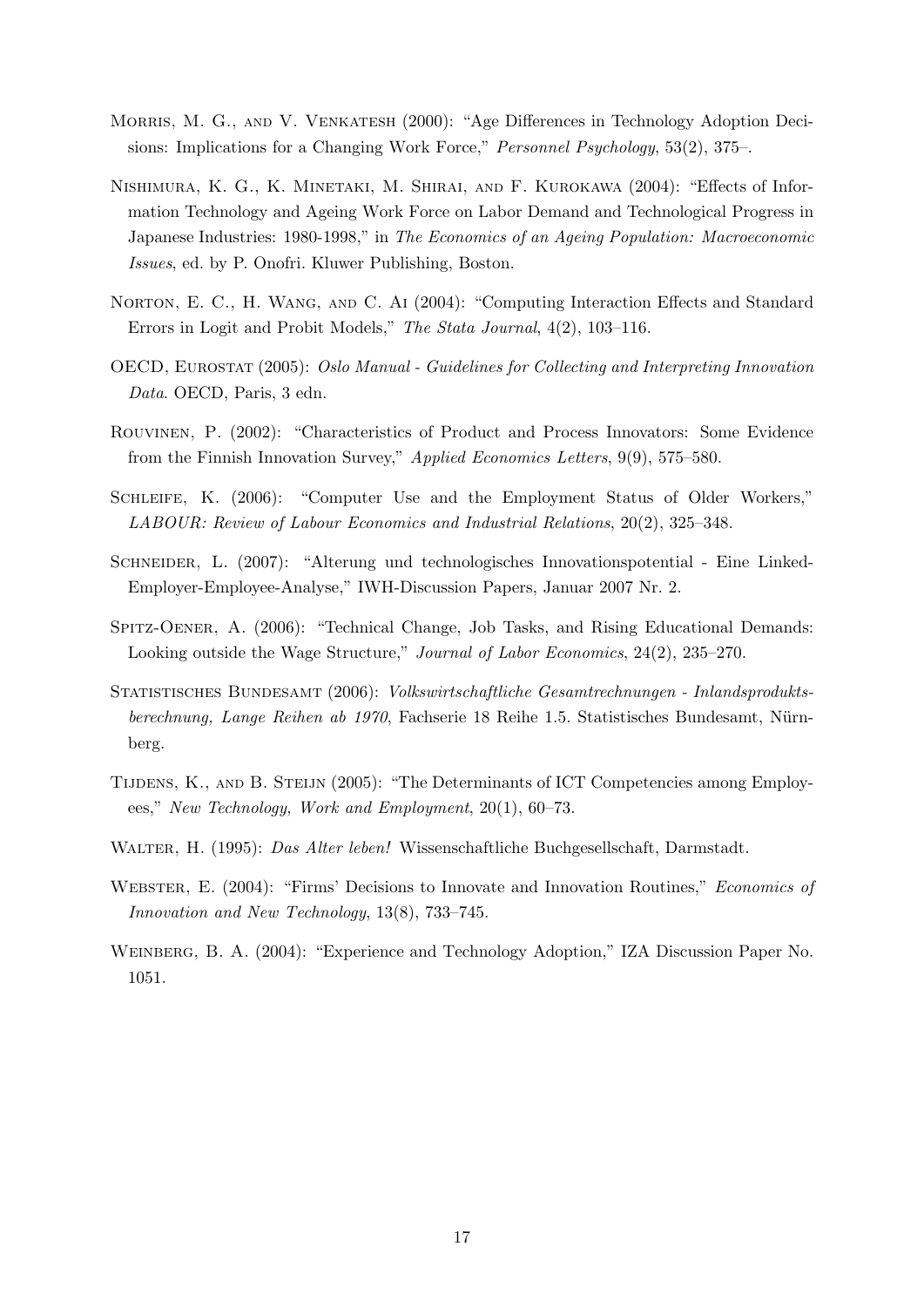## A Appendix

The ZEW quarterly business survey in the German IT-related services sector includes the following industries (codes of the German Classification of Economic Activities, Edition 2003 in parentheses): software and IT services (71.33.0, 72.10.0-72.60.2), ICT specialized trade (51.43.1, 51.43.3-3.4, 51.84.0, 52.45.2, 52.49.5-9.6), telecommunication services (64.30.1-0.4), tax consultancy and accounting (74.12.1-2.5), management consultancy (74.11.1-1.5, 74.13.1-3.2, 74.14.1- 4.2), architecture (74.20.1-0.5), technical consultancy and planning (74.20.5-0.9), research and development (73.10.1-73.20.2) and advertising (74.40.1-0.2). Table [A.1](#page-21-0) shows, how the industries are distributed in the sample.

<span id="page-21-0"></span>

| Industry                           | Percentage |
|------------------------------------|------------|
| software and IT services           | 9.63       |
| ICT specialized trade              | 17.65      |
| telecommunication services         | 4.28       |
| tax consultancy and accounting     | 16.58      |
| management consultancy             | 8.82       |
| architecture                       | 13.64      |
| technical consultancy and planning | 11.50      |
| research and development           | 12.03      |
| advertising                        | 5.88       |
| sum                                | 100        |

Table A.1: Distribution of industries in the sample

Source: ZEW, own calculations

It contains mostly small- or medium-sized firms. In the composed sample the biggest firm has about 1,033 employees.

The 46th wave of the survey, used here, includes information on the age structure of the workforce, the qualification level of the employees, the implemented process, product and organizational innovations, the export activity and foreign competitors.

As the survey is constructed as a panel, gaps can be filled with data from other waves. The number of employees is created from the information on the age structure and the qualification level of the employees from the 46th wave. The information on the share of employees working predominantly with a computer (IT-intensity) is taken from the 45th, 48th and 49th wave.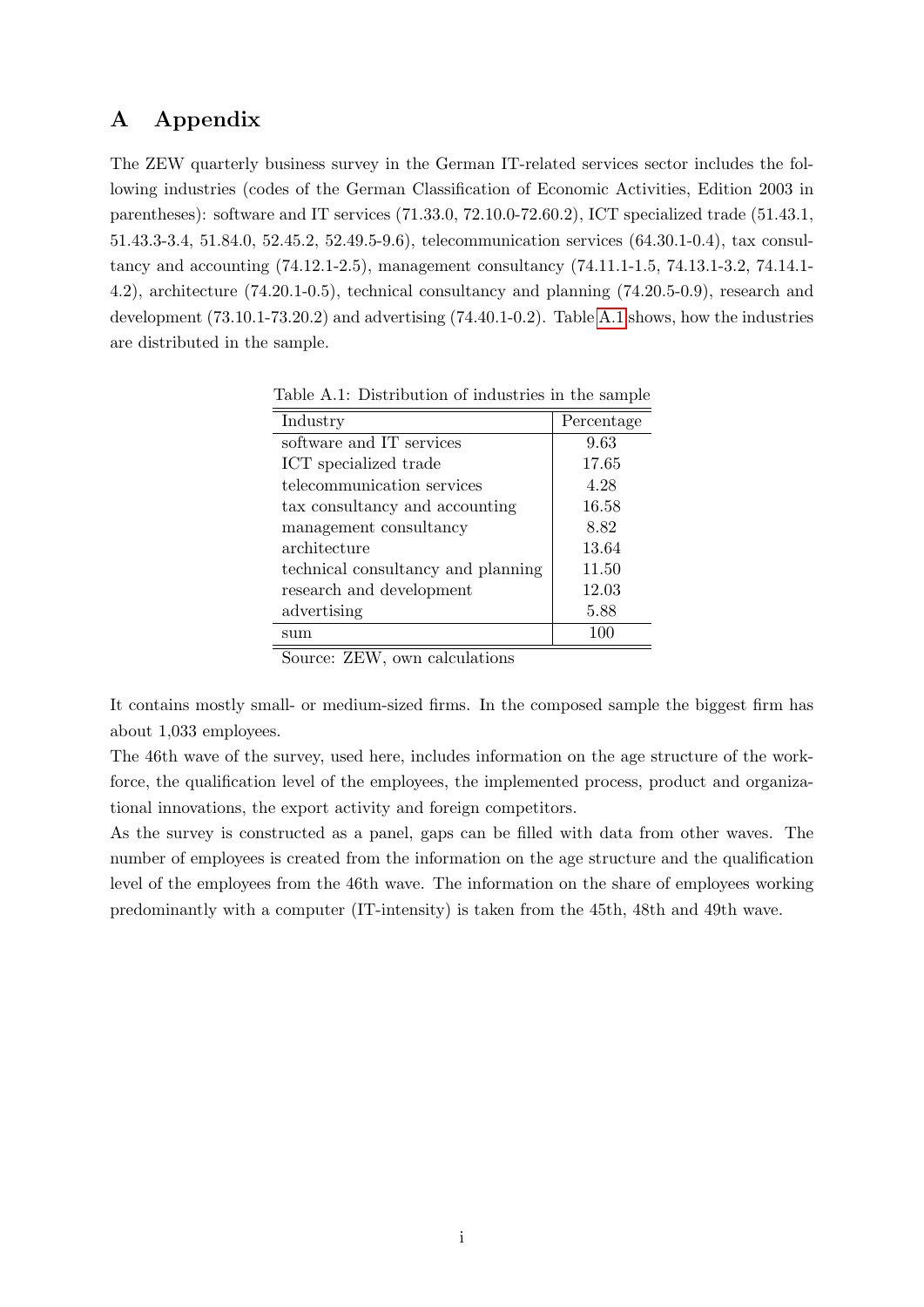

<span id="page-22-0"></span>Figure A.1: Development of the employment rate of 55 - 64 year old workers

<span id="page-22-1"></span>Source: Eurostat (2007b)



Figure A.2: Share of firms that adopted new technologies by sectors

Source: ZEW, own calculations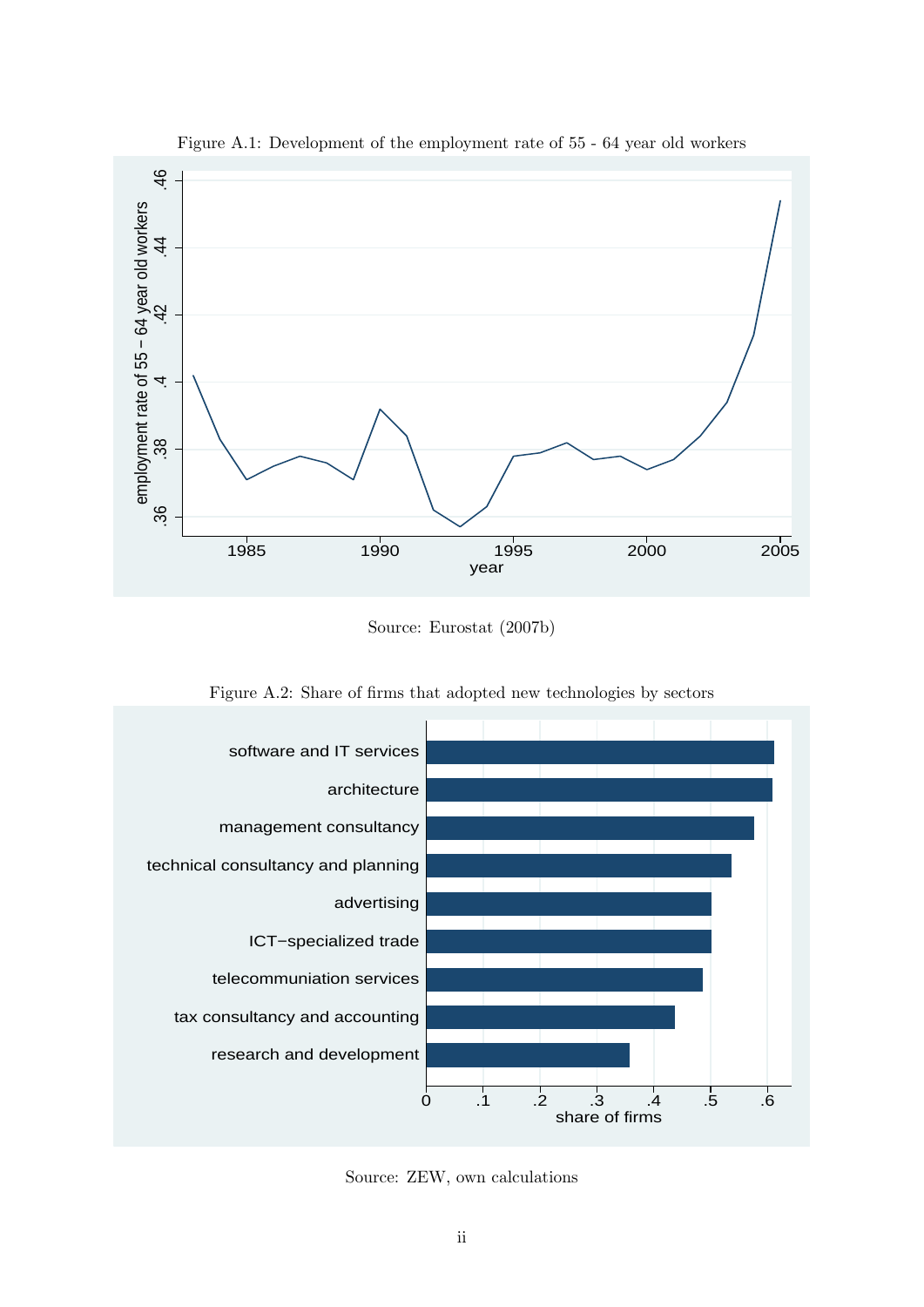| Variable                                                   | Number          | mean   |
|------------------------------------------------------------|-----------------|--------|
|                                                            | of observations |        |
| process innovation                                         | 374             | 0.5053 |
| product innovation                                         | 334             | 0.4940 |
| share of employees below 30 years                          | 374             | 0.2136 |
| share of employees between 30 and 40 years                 | 374             | 0.3185 |
| share of employees between 40 and 55 years                 | 374             | 0.3562 |
| share of employees above 55 years                          | 374             | 0.1117 |
| share of highly qualified employees                        | 374             | 0.3743 |
| teamwork                                                   | 338             | 0.3905 |
| flat hierarchies                                           | 337             | 0.2849 |
| customer requirements                                      | 336             | 0.6696 |
| firm size 1-9 employees                                    | 374             | 0.3021 |
| firm size 10-19 employees                                  | 374             | 0.2540 |
| firm size 20-49 employees                                  | 374             | 0.2086 |
| firm size more than 50 employees                           | 374             | 0.2353 |
| firm age                                                   | 370             | 19.5   |
| foreign competitors                                        | 348             | 0.5230 |
| exporter                                                   | 365             | 0.3452 |
| IT-intensity                                               | 319             | 0.7747 |
| (share of employees working predominantly with a computer) |                 |        |
| East Germany                                               | 374             | 0.2674 |
| software and computer services                             | 374             | 0.0963 |
| ICT specialized trade                                      | 374             | 0.1765 |
| telecommunication services                                 | 374             | 0.0428 |
| tax consultancy and accounting                             | 374             | 0.1658 |
| management consultancy                                     | 374             | 0.0882 |
| architecture                                               | 374             | 0.1362 |
| technical consultancy and planning                         | 374             | 0.1150 |
| research and development                                   | 374             | 0.1203 |
| advertising                                                | 374             | 0.0588 |

<span id="page-23-0"></span>Table A.2: Summary Statistics

Source: ZEW, own calculations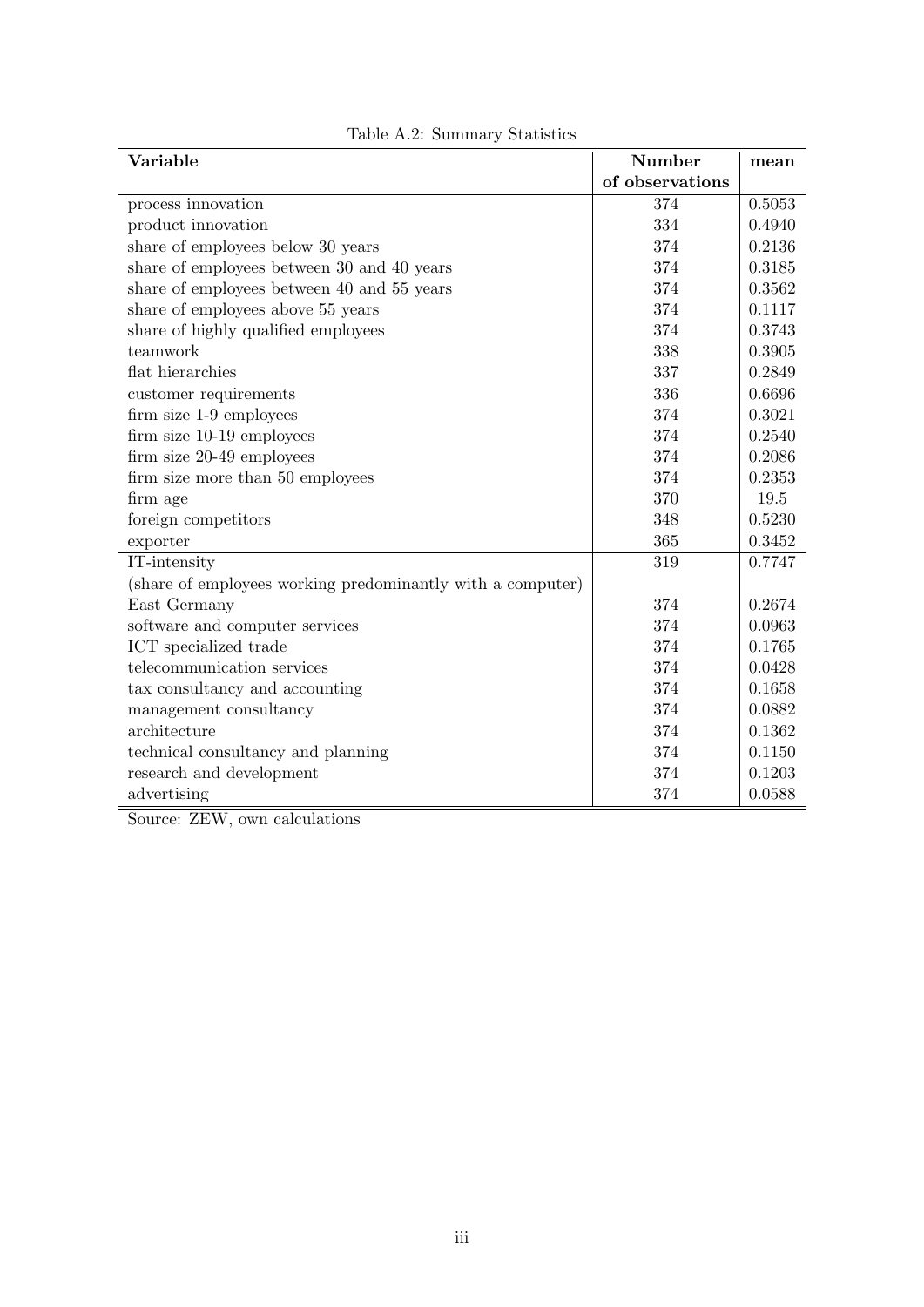<span id="page-24-0"></span>

| dependent variable: dummy for adoption of new technologies    | Lable A.3: Results of Frobit estimation (1) |                        |                                |                                                 |                                                                     |
|---------------------------------------------------------------|---------------------------------------------|------------------------|--------------------------------|-------------------------------------------------|---------------------------------------------------------------------|
| Variable                                                      | coefficient                                 | coefficient            | coefficient                    | $\operatorname{coefficient}$                    | coefficient                                                         |
|                                                               | Std. Err.                                   | (Std. Err.)            | Err.<br>(Std.                  | Err.<br>(Std.                                   | (Std. Err.                                                          |
| share of employees below 30 years                             | $1.150***$                                  |                        |                                |                                                 | reference                                                           |
|                                                               | (0.381)                                     |                        |                                |                                                 | categorie                                                           |
| $0$ years<br>share of employees between 30 and $4$            |                                             | 0.155                  |                                |                                                 | $-0.848*$                                                           |
|                                                               |                                             | (0.345)                |                                |                                                 | (0.466)                                                             |
| share of employees between 40 and 55 years                    |                                             |                        | $-0.668**$                     |                                                 | $-1.228***$                                                         |
|                                                               |                                             |                        | (0.302)                        |                                                 | $(0.408)$<br>-1.247**                                               |
| share of employees above 55 years                             |                                             |                        |                                | $-0.568$                                        |                                                                     |
|                                                               |                                             |                        |                                | $\begin{array}{c} (0.514) \\ 0.019 \end{array}$ | $(0.577)$ $0.114$                                                   |
| share of highly qualified employees                           | 0.150                                       | 0.013                  | 0.038                          |                                                 |                                                                     |
|                                                               | (0.254)                                     | (0.253)                | (0.253)                        | $\left( 0.253\right)$                           | $(0.257)$                                                           |
| firm size (dummy variable=1 if 1-9 employees)                 |                                             |                        | reference categorie            |                                                 |                                                                     |
| employees)<br>firm size (dummy variable=1 if 10-19            | 0.265                                       | $0.332*$               | $0.306^{\ast}$                 | 0.303                                           | 0.237                                                               |
|                                                               | (0.183)                                     | (0.181)                | (0.182)                        | $(0.184)$ $0.387^*$                             |                                                                     |
| employees)<br>firm size (dummy variable=1 if $20-45$          | 0.297                                       | $0.412***$             | $0.347*$                       |                                                 |                                                                     |
|                                                               | $(0.202)$ $0.321^*$                         | $(0.198)$<br>$0.430**$ | $\left(0.201\right)$ $0.371^*$ | $(0.200)$<br>$0.404**$                          | $\begin{array}{c} (0.187) \\ 0.259 \\ (0.206) \\ 0.286 \end{array}$ |
| more employees)<br>firm size (dummy variable=1 if 50 or       |                                             |                        |                                |                                                 |                                                                     |
|                                                               | (0.194)                                     | (0.190)                | (0.193)                        | (0.192)                                         | (0.198)                                                             |
| East Germany                                                  | $-0.081$                                    | $-0.111$               | $-0.091$                       | $-0.105$                                        | $-0.069$                                                            |
|                                                               | (0.162)                                     | (0.162)                | (0.162)                        | (0.163)                                         | (0.162)                                                             |
| industry dummies jointly significant                          | $\rm ^{10}$                                 | $\rm ^{10}$            | $\rm no$                       | $\rm ^{10}$                                     | $\overline{\mathbf{n}}$                                             |
| Intercept                                                     | $-0.634*$                                   | $-0.381$               | $-0.094$                       | $-0.269$                                        | 0.487                                                               |
|                                                               | (0.348)                                     | (0.316)                | (0.330)                        | (0.314)                                         | (0.432)                                                             |
| Z                                                             | 374                                         | 374                    | 374                            | 374                                             | 374                                                                 |
| Log-likelihood                                                | $-245.181$                                  | $-249.561$             | $-247.386$                     | $-249.007$                                      | $-244.613$                                                          |
| $\chi^2_{(14)}$                                               | 27.491                                      | 17.88                  | 23.134                         | 19.412                                          |                                                                     |
| $\chi_{(16)}^{\ast}$                                          |                                             |                        |                                |                                                 | 28.399                                                              |
| $***:1\%$<br>$***:5%$<br>$\ast$ : 10%<br>Significance levels: | heteroscedasticity-robust standard errors   |                        |                                |                                                 |                                                                     |
|                                                               |                                             |                        |                                |                                                 |                                                                     |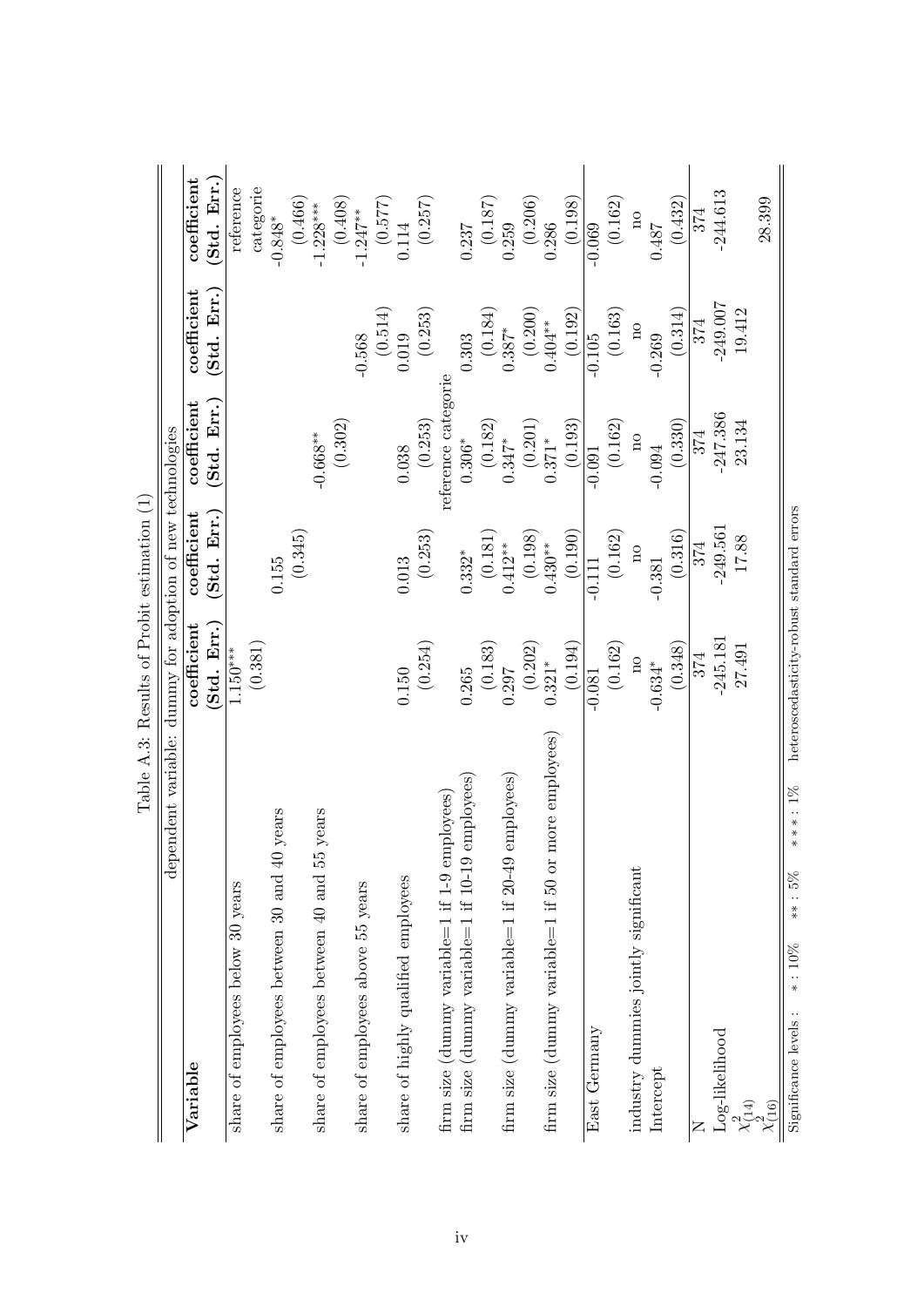|                                                                | Algorithment of the property of the property of the two states of the second to the contract of the two states of the second to the second the second terms of the second terms of the second terms of the second terms of the |                           |                                           |                                                   |                                                 |
|----------------------------------------------------------------|--------------------------------------------------------------------------------------------------------------------------------------------------------------------------------------------------------------------------------|---------------------------|-------------------------------------------|---------------------------------------------------|-------------------------------------------------|
| dependent variable: dummy for adoption of new technologies     |                                                                                                                                                                                                                                |                           |                                           |                                                   |                                                 |
| Variable                                                       | coefficient<br>Std. Err.                                                                                                                                                                                                       | Std. Err.)<br>coefficient | $\operatorname{coefficient}$<br>Std. Err. | coefficient<br>Std. Err.                          | coefficient<br>(Std. Err.                       |
| share of employees below 30 years                              | $1.231***$                                                                                                                                                                                                                     |                           |                                           |                                                   | reference                                       |
| share of employees between 30 and 40 years                     | (0.396)                                                                                                                                                                                                                        | 0.231                     |                                           |                                                   | (categorie)<br>$-0.835*$                        |
|                                                                |                                                                                                                                                                                                                                | (0.370)                   |                                           |                                                   | (0.491)                                         |
| share of employees between 40 and 55 years                     |                                                                                                                                                                                                                                |                           | $-0.722**$                                |                                                   | $-1.270***$                                     |
|                                                                |                                                                                                                                                                                                                                |                           | (0.322)                                   |                                                   | (0.426)                                         |
| share of employees above 55 years                              |                                                                                                                                                                                                                                |                           |                                           | (0.559)<br>$-0.929*$                              | $-1.551***$                                     |
| share of highly qualified employees                            | 0.124                                                                                                                                                                                                                          | $-0.066$                  | $-0.015$                                  | $-0.048$                                          | $\begin{array}{c} (0.620) \\ 0.081 \end{array}$ |
|                                                                | (0.286)                                                                                                                                                                                                                        | (0.285)                   | (0.287)                                   | (0.285)                                           | (0.289)                                         |
| if 1-9 employees)<br>firm size (dummy variable=1               |                                                                                                                                                                                                                                |                           | reference categorie                       |                                                   |                                                 |
| if $10-19$ employees)<br>firm size (dummy variable= $1$        | $0.407***$                                                                                                                                                                                                                     | $0.462**$                 | $0.440**$                                 | $0.423**$                                         | $0.364*$                                        |
|                                                                | (0.195)                                                                                                                                                                                                                        | (0.195)                   | (0.196)                                   | (0.199)                                           | (0.200)                                         |
| if 20-49 employees)<br>firm size (dummy variable=1             | 0.341                                                                                                                                                                                                                          | $0.467***$                | $0.402*$                                  | $0.432***$                                        | 0.297                                           |
|                                                                | (0.222)                                                                                                                                                                                                                        | (0.217)                   | (0.221)                                   | (0.219)                                           | (0.227)                                         |
| if 50 or more employees)<br>firm size (dummy variable=1        | 0.311                                                                                                                                                                                                                          | $0.420**$                 | $0.359*$                                  | $0.384*$                                          | 0.263                                           |
|                                                                | (0.214)                                                                                                                                                                                                                        | (0.209)                   | (0.213)                                   | (0.211)                                           | (0.218)                                         |
| firm age                                                       | 0.000                                                                                                                                                                                                                          | 0.000                     | 0.000                                     | 0.000                                             | 0.000                                           |
|                                                                | (0.005)                                                                                                                                                                                                                        | (0.005)                   | (0.005)                                   | (0.005)                                           | $(0.005)$<br>$0.034$                            |
| exporter                                                       | 0.035                                                                                                                                                                                                                          | 0.048                     | 0.065                                     | 0.024                                             |                                                 |
|                                                                | (0.171)                                                                                                                                                                                                                        | (0.168)                   | (0.169)                                   | $\begin{array}{c} (0.169) \\ 0.272^* \end{array}$ | (0.171)                                         |
| foreign competitors                                            | 0.239                                                                                                                                                                                                                          | $0.259*$                  | 0.226                                     |                                                   | 0.228                                           |
|                                                                | (0.156)                                                                                                                                                                                                                        | (0.155)                   | (0.156)                                   | (0.155)                                           | (0.157)                                         |
| East Germany                                                   | $-0.225$                                                                                                                                                                                                                       | $-0.233$                  | $-0.215$                                  | $-0.239$                                          | $-0.214$                                        |
|                                                                | (0.183)                                                                                                                                                                                                                        | (0.183)                   | (0.183)                                   | (0.184)                                           | (0.183)                                         |
| industry dummies jointly significant                           | $\overline{\mathbf{n}}$                                                                                                                                                                                                        | $\overline{\mathbf{n}}$   | $\rm no$                                  | $\overline{\mathbf{n}}$                           | $\Omega$                                        |
| Intercept                                                      | $-0.916**$                                                                                                                                                                                                                     | $-0.672*$                 | $-0.338$                                  | $-0.512$                                          | 0.266                                           |
|                                                                | (0.369)                                                                                                                                                                                                                        | (0.359)                   | (0.372)                                   | (0.427)                                           | (0.469)                                         |
|                                                                | 339                                                                                                                                                                                                                            | 339                       | 339                                       | 339                                               | 339                                             |
| Log-likelihood                                                 | $-217.815$                                                                                                                                                                                                                     | 222.337                   | $-220.214$                                | $-221.181$                                        | $-216.905$                                      |
| $\chi^2_{(17)}$                                                | 32.329                                                                                                                                                                                                                         | 22.961                    | 27.779                                    | 26.027                                            |                                                 |
| $\chi_{(19)}$                                                  |                                                                                                                                                                                                                                |                           |                                           |                                                   | 34.629                                          |
| $***:1\%$<br>$***:5\%$<br>$\ast$ : 10%<br>Significance levels: | heteroscedasticity-robust standard errors                                                                                                                                                                                      |                           |                                           |                                                   |                                                 |

<span id="page-25-0"></span>Table  $A.4$ : Results of Probit estimation  $(2)$ Table A.4: Results of Probit estimation (2)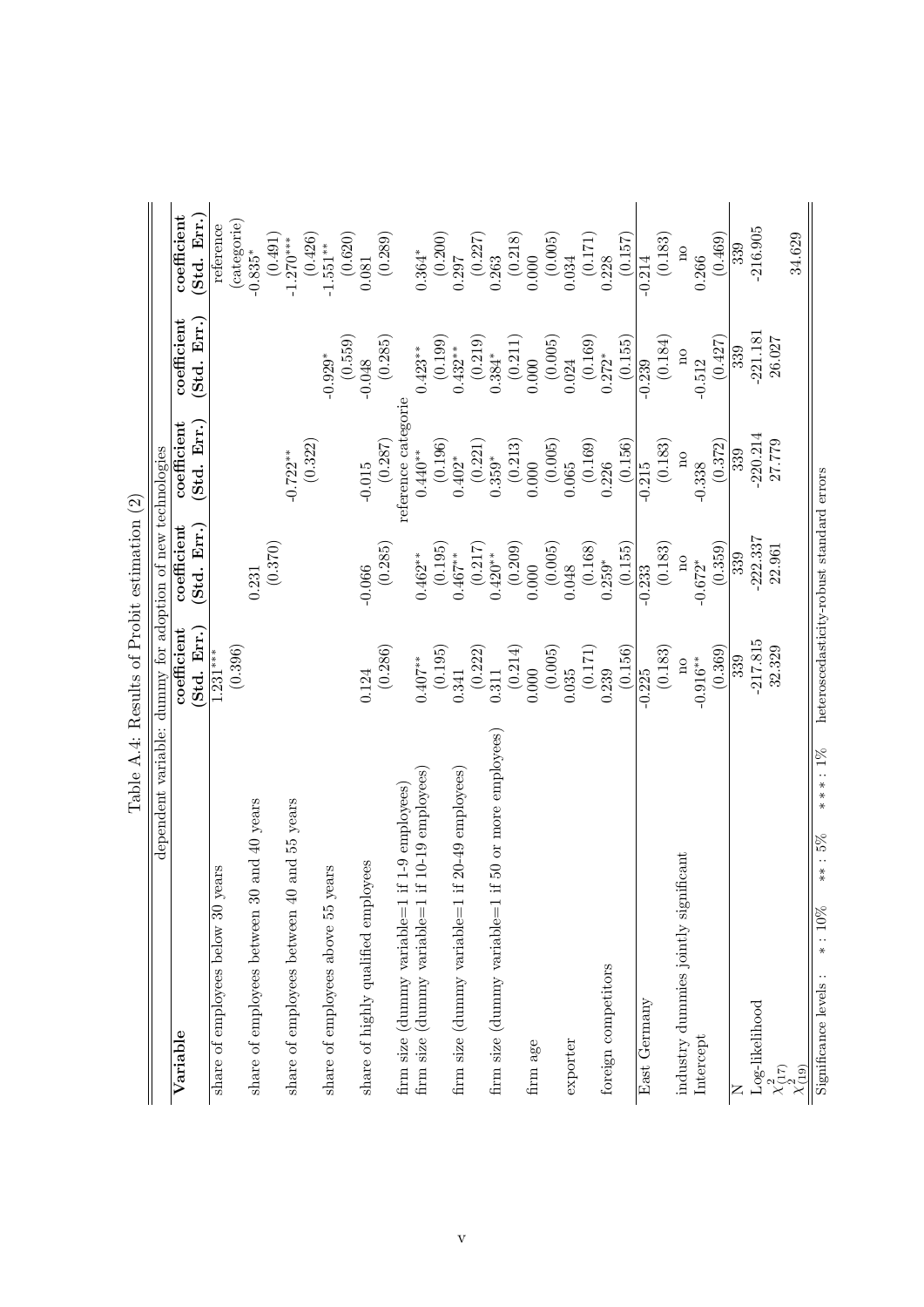| dependent variable: dummy for adoption of new technologies |                            |                            |                            |                            |                            |
|------------------------------------------------------------|----------------------------|----------------------------|----------------------------|----------------------------|----------------------------|
|                                                            |                            |                            |                            |                            |                            |
| Variable                                                   | coefficient<br>(Std. Err.) | (Std. Err.)<br>coefficient | (Std. Err.)<br>coefficient | (Std. Err.)<br>coefficient | coefficient<br>(Std. Err.) |
| share of employees below 30 years                          | (0.465)<br>$1.281***$      |                            |                            |                            | reference                  |
| share of employees between 30 and 40 years                 |                            | 0.046                      |                            |                            | (categorie)<br>$-1.003*$   |
|                                                            |                            | (0.422)                    |                            |                            | (0.577)                    |
| 55 years<br>share of employees between 40 and              |                            |                            | $-0.621*$                  |                            | $-1.266***$                |
|                                                            |                            |                            | (0.355)                    |                            | (0.490)                    |
| re 55 years<br>share of employees abov                     |                            |                            |                            | (0.656)<br>$-1.048$        | (0.734)<br>$-1.755***$     |
| share of highly qualified employees                        | 0.266                      | 0.090                      | 0.123                      | 0.082                      | 0.229                      |
|                                                            | (0.318)                    | (0.313)                    | (0.320)                    | (0.314)                    | (0.321)                    |
| firm size (dummy variable=1 if 1-9 employees)              |                            |                            | reference categorie        |                            |                            |
| firm size (dummy variable=1 if 10-19 employees)            | $0.504***$                 | $0.548**$                  | $0.509**$                  | $0.508***$                 | $0.416**$                  |
|                                                            | (0.231)                    | (0.227)                    | (0.230)                    | (0.232)                    | (0.233)                    |
| firm size (dummy variable=1 if 20-49 employees)            | $0.458*$                   | $0.584***$                 | $0.516**$                  | $0.557***$                 | $0.432*$                   |
|                                                            | (0.250)<br>0.210           | (0.243)                    | (0.246)                    | (0.245)                    | (0.252)<br>$0.167\,$       |
| firm size (dummy variable=1 if 50 or more employees)       |                            | 0.298                      | (0.240)<br>0.230           | 0.260                      |                            |
| firm age                                                   | (0.242)<br>$-0.002$        | (0.235)<br>$-0.002$        | $-0.001$                   | (0.235)<br>$-0.001$        | (0.246)<br>$-0.002$        |
|                                                            | (0.006)                    | (0.005)                    | (0.005)                    | (0.005)                    | (0.005)                    |
| exporter                                                   | $-0.115$                   | $-0.098$                   | $-0.096$                   | $-0.130$                   | $-0.134$                   |
|                                                            | (0.190)                    | (0.188)                    | (0.188)                    | (0.190)                    | (0.191)                    |
| foreign competitors                                        | 0.203                      | $0.237\,$                  | 0.210                      | 0.238                      | 0.197                      |
|                                                            | (0.178)                    | (0.176)                    | (0.178)                    | (0.176)                    | (0.179)                    |
| flat hierarchies                                           | $-0.142$                   | $-0.168$                   | $-0.160$                   | $-0.174$                   | $-0.151$                   |
|                                                            | (0.210)                    | (0.204)                    | (0.206)                    | (0.203)                    | (0.209)                    |
| teamwork                                                   | $0.441***$                 | $0.488***$                 | $0.473**$                  | $0.515***$                 | $0.467***$                 |
|                                                            | (0.192)                    | (0.192)                    | (0.190)                    | (0.188)                    | (0.193)                    |
| customer requirement                                       | (0.178)<br>$0.809***$      | (0.177)<br>$0.783***$      | (0.177)<br>$0.777***$      | (0.177)<br>$0.777***$      | (0.179)<br>$0.793***$      |
| East Germany                                               | $-0.166$                   | $-0.189$                   | $-0.183$                   | $-0.181$                   | $-0.161$                   |
|                                                            | (0.203)                    | (0.203)                    | (0.203)                    | (0.205)                    | (0.204)                    |
| ly significant<br>industry dummies jointl                  | $\overline{\mathbf{n}}$    | $_{\rm no}$                | $\overline{\mathbf{n}}$    | $\overline{\mathbf{n}}$    | $\overline{\mathbf{n}}$    |
| Intercept                                                  | $-1.565***$                | $-1.209***$                | $-0.949**$                 | $-1.078***$                | 0.282                      |
|                                                            | (0.440)                    | (0.441)                    | (0.473)                    | (0.415)                    | (0.572)                    |
| Z                                                          | 297                        | 297                        | 297                        | 297                        | 297                        |
| $Log-likelihood$                                           | $-172.281$                 | $-176.141$                 | $-174.853$                 | $-175.025$                 | $-171.777$                 |
| $\chi^2_{(20)}$                                            | 67.05                      | 56.092                     | 57.499                     | 59.168                     |                            |
| $\chi_{(22)}^{\epsilon}$                                   |                            |                            |                            |                            | 67.039                     |

<span id="page-26-0"></span>

| $\overline{\phantom{a}}$<br>$\mathbf{I}$ |
|------------------------------------------|
| $\frac{5}{1}$                            |
| .<br>.<br>.                              |
| j                                        |
|                                          |
| י<br>נ<br>Ï<br>ſ                         |
| $\dot{\varepsilon}$<br>í<br>Ì            |
| j<br>ĺ                                   |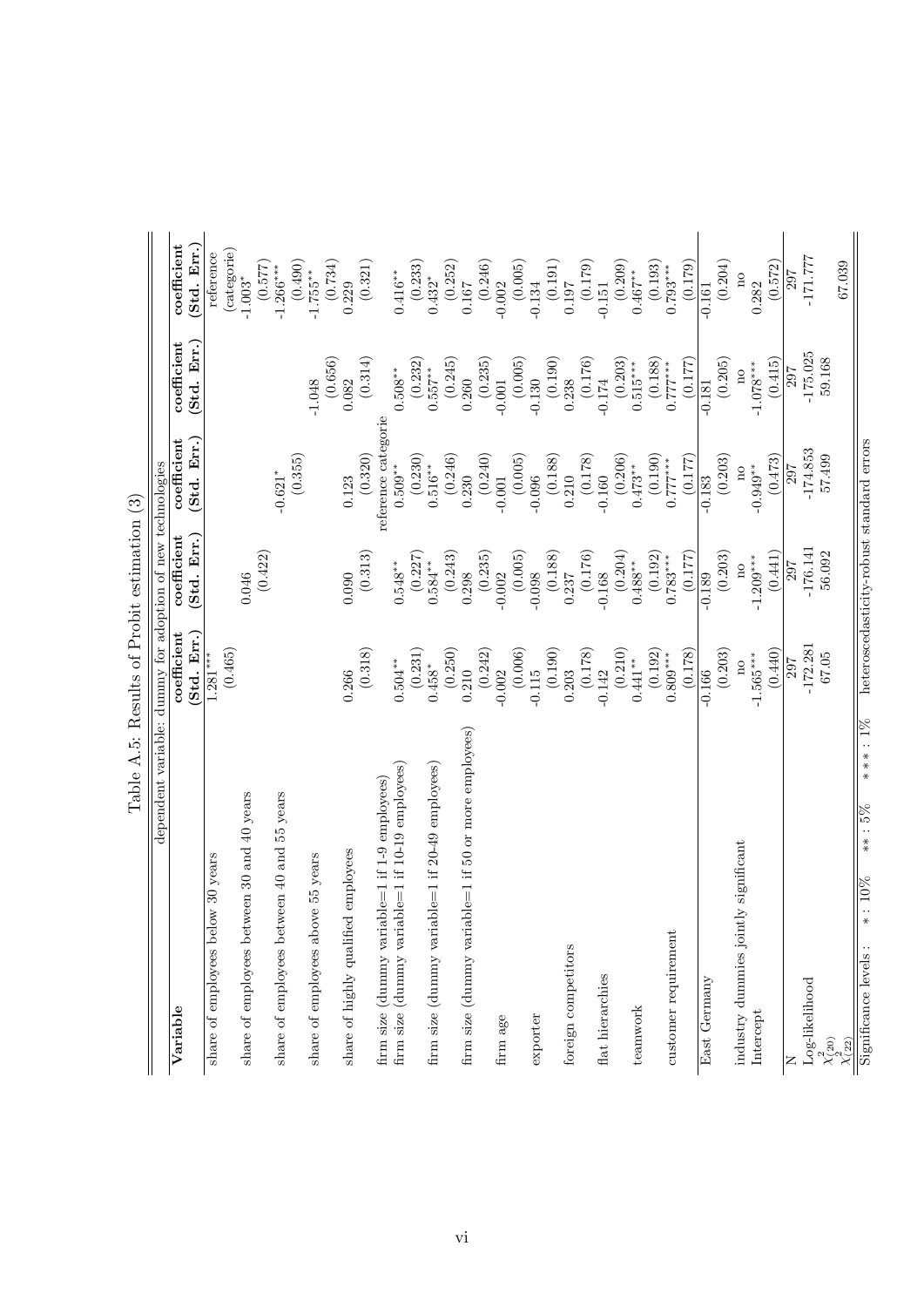|                                                            | Table A.6: Results of Probit estimation (4) |                                         |                                           |                              |                                             |
|------------------------------------------------------------|---------------------------------------------|-----------------------------------------|-------------------------------------------|------------------------------|---------------------------------------------|
| dependent variable: dummy for adoption of new technologies |                                             |                                         |                                           |                              |                                             |
| Variable                                                   | Std. Err.)<br>coefficient                   | (Std. Err.)<br>coefficient              | (Std. Err.)<br>coefficient                | (Std. Err.)<br>coefficient   | (Std. Err.)<br>coefficient                  |
| share of employees below 30 years                          | (0.563)<br>$1.637***$                       |                                         |                                           | reference                    | categorie)                                  |
| share of employees between 30 and 40 years                 |                                             | (0.500)<br>0.021                        |                                           |                              | (0.712)<br>$-1.345*$                        |
| share of employees between 40 and 55 years                 |                                             |                                         | (0.401)<br>$-0.701*$                      |                              | (0.584)<br>$-1.624***$                      |
| share of employees above 55 years                          |                                             |                                         |                                           | $-1.098$                     | $2.014**$                                   |
| share of highly qualified employees                        | 0.247                                       | $-0.008$                                | 0.063                                     | (0.803)<br>$-0.029$          | (0.394)<br>0.215                            |
| firm size (dummy variable=1 if 1-9 employees)              | (0.388)                                     | (0.374)                                 | (0.388)                                   | (0.378)                      | (0.394)                                     |
| firm size (dummy variable=1 if 10-19 employees)            | 0.424                                       | $0.488*$                                | reference categorie<br>$0.453*$           | 0.436                        | 0.385                                       |
| firm size (dummy variable=1 if 20-49 employees)            | (0.270)<br>$0.582***$                       | (0.264)<br>$0.724***$                   | (0.265)<br>$0.671**$                      | (0.271)<br>$0.695***$        | (0.273)<br>$0.566*$                         |
|                                                            | (0.292)                                     | (0.282)                                 | (0.285)                                   | (0.285)                      | (0.294)                                     |
| firm size (dummy variable=1 if 50 or more employees)       | (0.296)<br>0.196                            | (0.290)<br>0.309                        | (0.293)<br>0.253                          | (0.290)<br>0.271             | 0.168                                       |
| firm age                                                   | 0.006                                       | 0.004                                   | 0.006                                     | 0.005                        | $\left( 0.299\right)$ $\left( 0.006\right)$ |
|                                                            | (0.008)                                     | (0.008)                                 | (0.008)                                   | (0.008)                      | (0.008)                                     |
| exporter                                                   | (0.217)<br>$-0.062$                         | (0.214)<br>$-0.032$                     | (0.214)<br>$-0.039$                       | (0.217)<br>$-0.073$          | (0.218)<br>$-0.087$                         |
| foreign competitors                                        | 0.013                                       | 0.057                                   | 0.041                                     | 0.059                        | 0.016                                       |
| flat hierarchies                                           | (0.215)<br>$-0.131$                         | (0.208)<br>$-0.133$                     | (0.211)<br>$-0.158$                       | (0.208)<br>$-0.151$          | (0.215)<br>$-0.154$                         |
|                                                            | (0.244)                                     | (0.241)                                 | (0.242)                                   | (0.240)                      | (0.246)                                     |
| teamwork                                                   | 0.101                                       | $0.161\,$                               | 0.157                                     | 0.198                        | 0.134                                       |
| customer requirement                                       | (0.226)<br>$0.761***$                       | (0.229)<br>$0.687***$                   | (0.224)<br>$0.694***$                     | (0.223)<br>$0.677***$        | (0.232)<br>$0.743***$                       |
|                                                            | (0.215)<br>$0.865***$                       | (0.214)<br>$0.858***$                   | (0.215)<br>$0.853***$                     | (0.217)<br>$0.842***$        | (0.216)<br>$0.852***$                       |
| product innovation                                         | (0.208)                                     | (0.206)                                 | (0.207)                                   | (0.206)                      | (0.209)                                     |
| $IT$ -intensity                                            | (0.370)<br>0.119                            | (0.355)<br>0.224                        | (0.354)<br>0.154                          | (0.360)<br>0.217             | (0.368)<br>0.104                            |
| East Germany                                               | $-0.003$                                    | $-0.093$                                | $-0.058$                                  | $-0.074$                     | 0.010                                       |
|                                                            | (0.252)                                     | (0.247)                                 | (0.249)                                   | (0.249)                      | (0.254)                                     |
| industry dummies jointly significant<br>Intercept          | $-1.986***$<br>$\overline{\mathrm{a}}$      | $-1.555***$<br>$\overline{\mathrm{no}}$ | $-1.248**$<br>$\overline{\mathbf{n}}$     | $-1.383**$<br>$\overline{a}$ | no<br>$-0.334$                              |
|                                                            | (0.567)                                     | (0.546)                                 | (0.559)                                   | (0.558)                      | (0.720)                                     |
| Log-likelihood                                             | $-125.127$<br>234                           | $-129.043$<br>234                       | $-127.87$<br>234                          | $-128.186$<br>234            | $-124.846$<br>234                           |
| $\chi^2_{(22)}$                                            | 80.698                                      | 61.081                                  | 66.98                                     | 64.162                       |                                             |
| $\chi^2_{(24)}$                                            |                                             |                                         |                                           |                              | 80.900                                      |
| $\ast$<br>$***:5\%$<br>$*: 10\%$<br>Significance levels:   | $***:1\%$                                   |                                         | heteroscedasticity-robust standard errors |                              |                                             |

<span id="page-27-0"></span>

| Í                       |
|-------------------------|
| $\frac{1}{2}$<br>١<br>j |
| i<br>j<br>I<br>١        |
| $\frac{1}{2}$<br>ŀ      |
| $\frac{1}{2}$<br>I<br>Í |
| l<br>$\frac{1}{2}$      |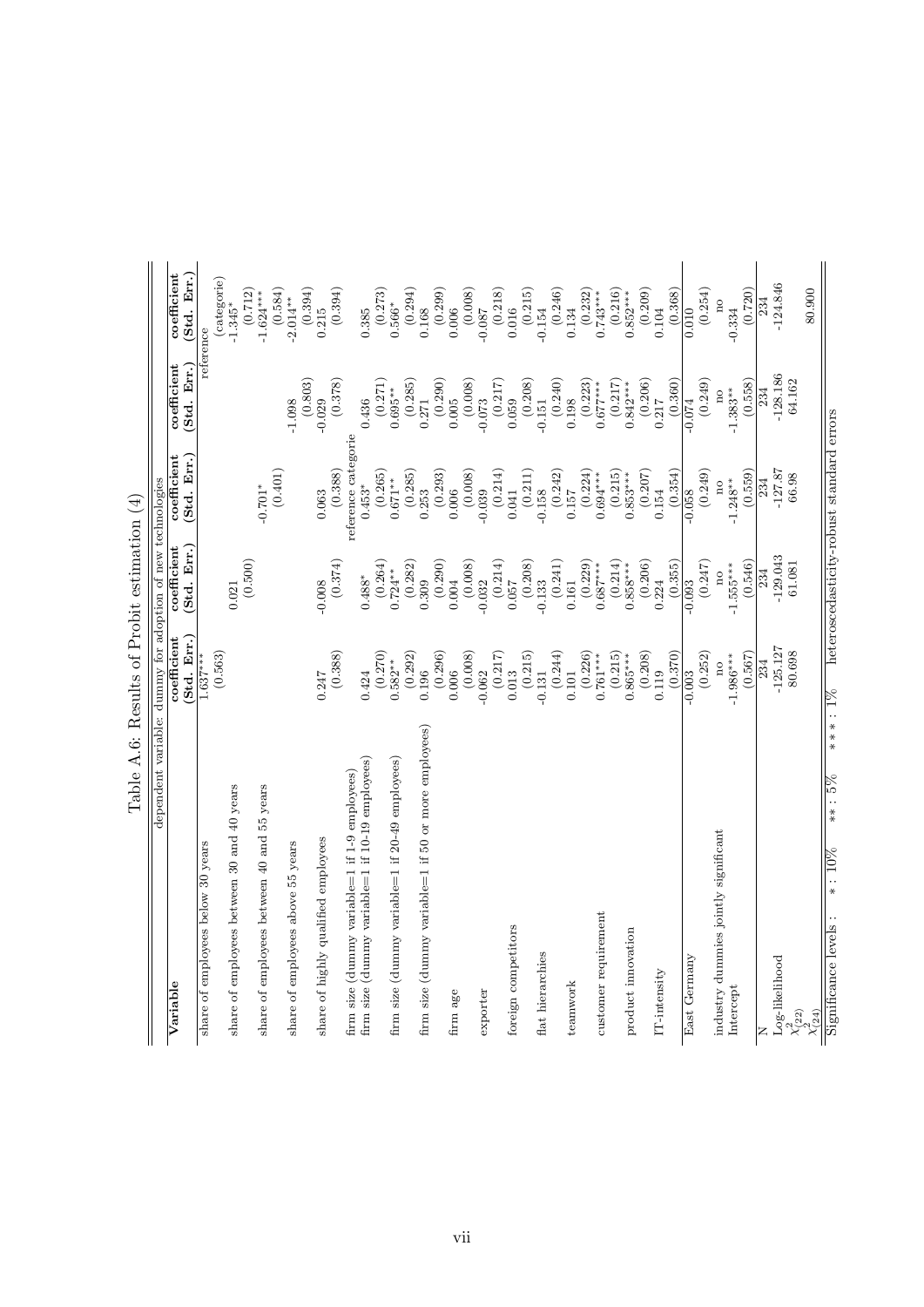|                                            | mean                              | mean       | mean        |
|--------------------------------------------|-----------------------------------|------------|-------------|
| Variable                                   | interaction effect                | std. error | z-statistic |
|                                            | interaction with teamwork         |            |             |
| share of employees below 30 years          | $-0.732$                          | 0.375      | $-1.864$    |
| share of employees between 30 and 40 years | 0.124                             | 0.308      | 0.529       |
| share of employees between 40 and 55 years | 0.612                             | 1.280      | 1.073       |
| share of employees above 55 years          | $-0.405$                          | 1.020      | $-0.702$    |
|                                            | interaction with flat hierarchies |            |             |
| share of employees below 30 years          | $-0.843$                          | 0.429      | $-1.921$    |
| share of employees between 30 and 40 years | 0.004                             | 0.118      | 0.030       |
| share of employees between 40 and 55 years | 0.625                             | 1.348      | 0.965       |
| share of employees above 55 years          | 0.258                             | 0.610      | 0.687       |

<span id="page-28-0"></span>Table A.7: Interaction effects

<span id="page-28-1"></span>Figure A.3: Interaction effects: enhancement of teamwork



Source: Own calculations based on estimation of specification (4), 234 observations